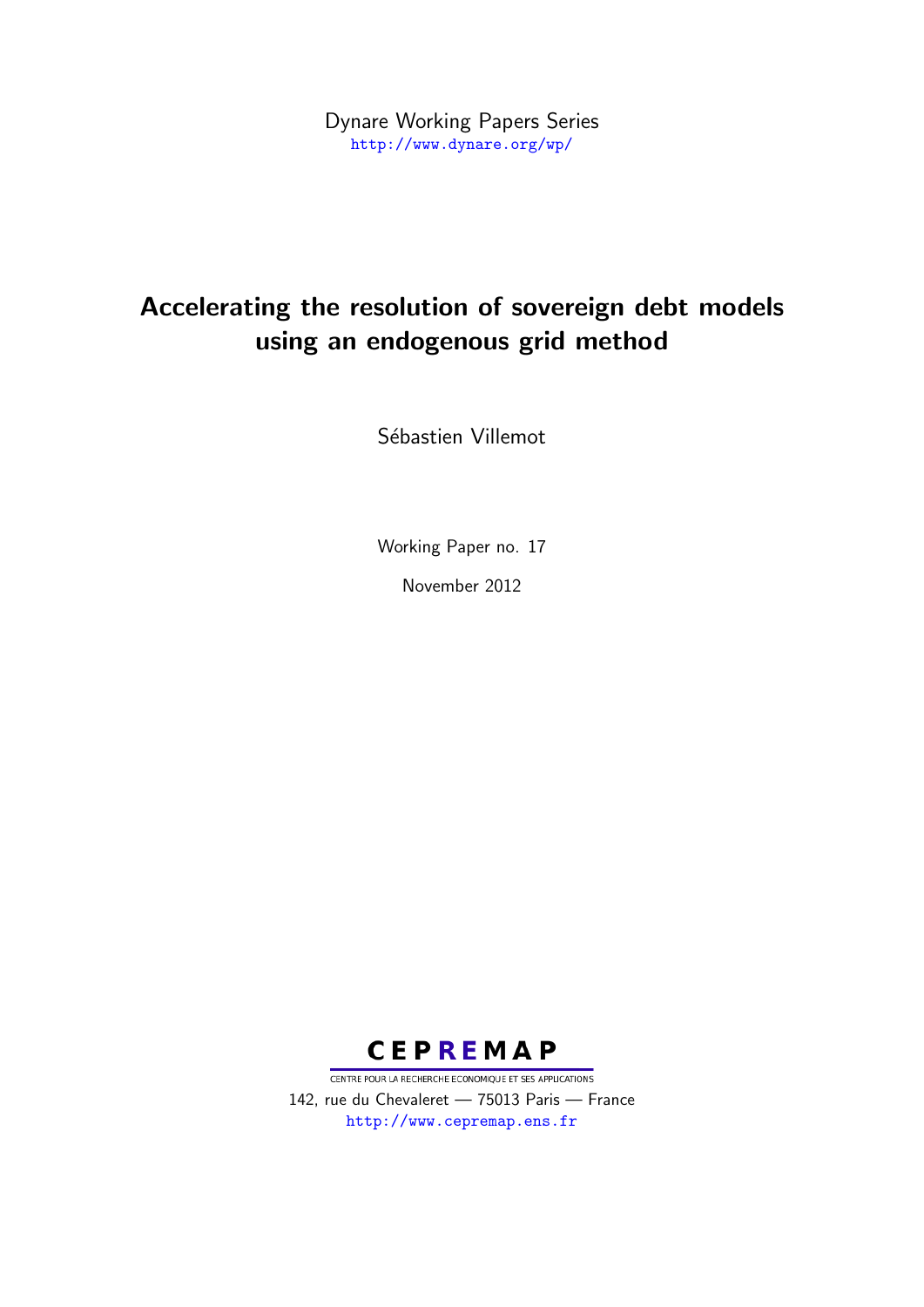# Accelerating the resolution of sovereign debt models using an endogenous grid method

Sébastien Villemot\*

November 22, 2012

#### Abstract

State-of-the-art algorithms for solving sovereign debt models with endogenous default rely on value function iterations. These algorithms are consequently very slow and quickly become intractable, even for a state space of dimension as low as three. This paper shows how to adapt the endogenous grid method for sovereign debt models, leading to a dramatic speed gain by a factor comprised between 5 and 10. A second contribution is to quantify and compare the accuracy of the computed solutions by both the value function iterations and the endogenous grid method.

Keywords: sovereign debt; endogenous default; endogenous grid method; solution accuracy JEL Classification: F34; C63

## 1 Introduction

The choice of a numerical solution method is an important decision when studying a sovereign debt model. As shown by [Hatchondo et al.](#page-17-0) [\(2010\)](#page-17-0), an imprecise method can lead to significant numerical errors over the solution of sovereign debt models, up to the point where some of the main conclusions of innovative papers turn out to be just wrong. Having a precise enough method at one's disposal is therefore critical.

But the economist faces a trade-off: a more precise method usually requires a higher computing time, and is often (though not always) more difficult to implement. In the field of sovereign debt models, the speed-accuracy frontier of solution methods is particularly unfavor-able compared to other classes of models (such as the family of RBC and DSGE models).<sup>[1](#page-1-0)</sup> Indeed, RBC/DSGE models benefit from fast and advanced techniques based on first order conditions, while sovereign debt models have been so far limited to the slower value function iteration procedure (hereafter referred to as VFI). The main reason for this situation is that sovereign debt models cannot be entirely specified in terms of first order conditions since the default decision involves a comparison between two value functions. Therefore standard DSGE techniques do not apply and alternative techniques have to be used.

In this paper I present a new method for solving sovereign debt models which significantly improves the existing speed-accuracy frontier. This method is an adaptation to sovereign debt models of the endogenous grid method (hereafter referred to as EGM) introduced by [Carroll](#page-17-1)

<sup>∗</sup>CEPREMAP. E-mail: [sebastien@dynare.org](mailto:sebastien@dynare.org )

Copyright © 2012 Sébastien Villemot. This work is made available under the terms of the Creative Commons Attribution-ShareAlike 3.0 license: <http://creativecommons.org/licenses/by-sa/3.0/>

<span id="page-1-0"></span><sup>&</sup>lt;sup>1</sup>See for example [Aruoba et al.](#page-16-0) [\(2006\)](#page-16-0) and [Kollmann et al.](#page-17-2) [\(2011\)](#page-17-2) for overviews of recent solution techniques for RBC/DSGE models and for characterizations of the current speed-accuracy frontier.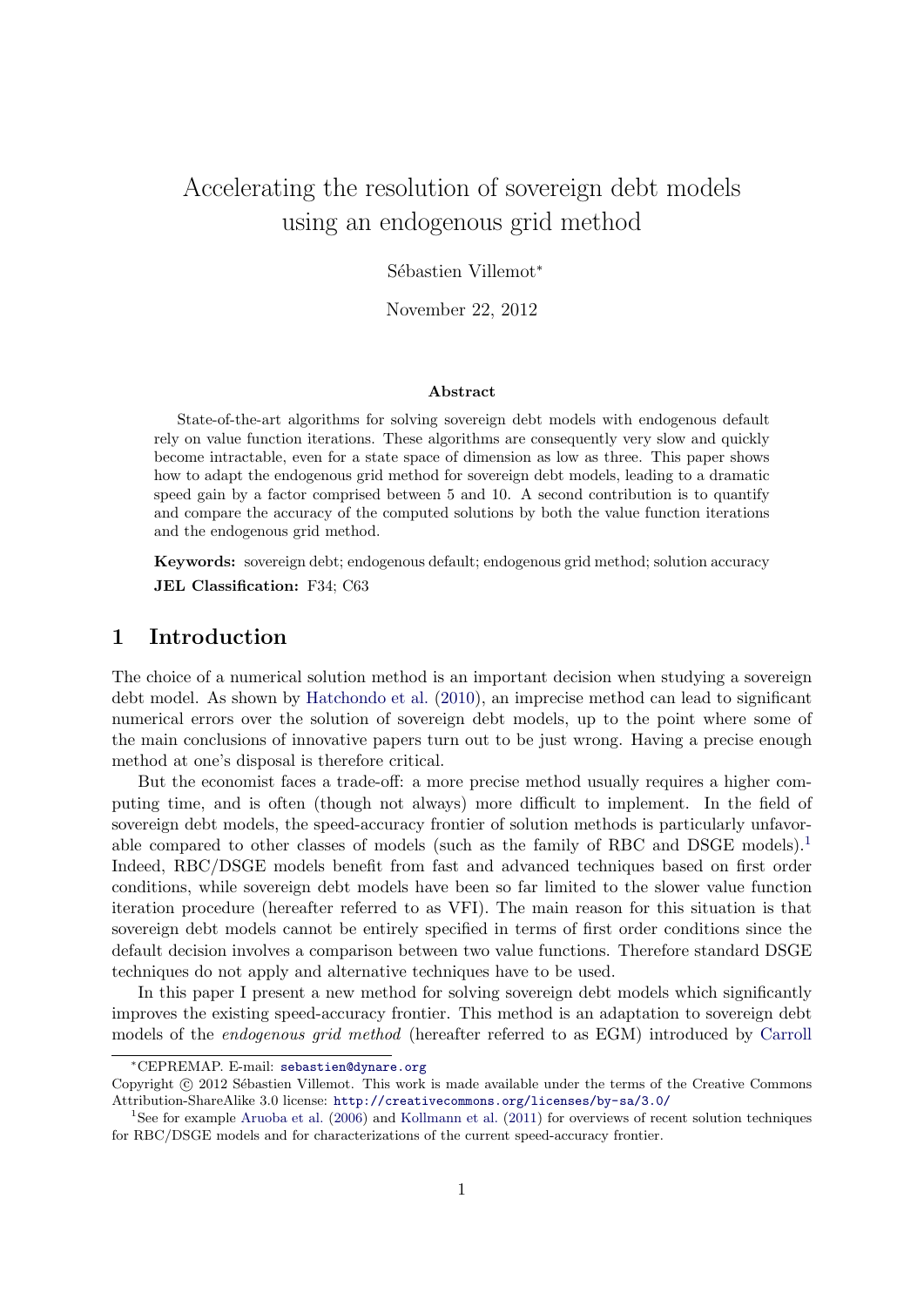$(2006)$  and extended by Barillas and Fernández-Villaverde  $(2007)$ . I call the new method the "doubly endogenous grid method" (hereafter referred to as 2EGM). As a second contribution, I explore the accuracy of solution methods (whether VFI or 2EGM) in a more systematic way than previously done in the literature on sovereign debt models, by applying tests based on the Euler errors. The main result of the present paper is that both VFI and 2EGM are capable of delivering accurate solutions for the canonical sovereign debt model, but that 2EGM is much faster (by a factor between 5 and 10) than VFI for a comparable level of accuracy.

This paper is organized as follows. Section [2](#page-2-0) presents a canonical model of sovereign debt used as a basis for illustration and experiments. Section [3](#page-4-0) reviews the existing solution methods for sovereign debt models and briefly discusses their respective advantages. Section [4](#page-6-0) presents the doubly endogenous grid method. Section [5](#page-10-0) assesses the accuracy of both VFI and 2EGM on the canonical model of section [2.](#page-2-0) Section [6](#page-14-0) presents a similar exercise on a larger model. Section [7](#page-16-2) concludes. Appendix [A](#page-17-3) gives some additional implementation details.

## <span id="page-2-0"></span>2 A canonical sovereign debt model

In this section I describe a "canonical" model of sovereign debt that is used as a support for describing the VFI and 2EGM methods and for computing the first set of numerical results. The main characteristics of this model were already described in [Eaton and Gersovitz](#page-17-4) [\(1981\)](#page-17-4) and [Cohen and Sachs](#page-17-5) [\(1986\)](#page-17-5). The exact version that I present here is model II of [Aguiar and](#page-16-3) [Gopinath](#page-16-3) [\(2006\)](#page-16-3).

## 2.1 The economy

A sovereign country is inhabited by a representative consumer, who is able to tilt consumption away from output by borrowing or lending on the international financial markets. Output produced at time t is exogenous and given by the random variable  $\tilde{y}_t$ , which follows a non stationary Markovian process (in the sequel, non stationary variables—as well as functions of those variables—will be denoted with a tilde, like in  $\tilde{x}$ ; the detrended counterpart of  $\tilde{x}$  will be denoted x, without the tilde). More precisely, output is given by the following law of motion:

$$
\tilde{y}_t = g_t \, \tilde{y}_{t-1} \tag{1}
$$

$$
\log(g_t) = (1 - \rho_g) \left( \log(\mu_g) - \frac{\sigma_g^2}{2(1 - \rho_g^2)} \right) + \rho_g \log(g_{t-1}) + \varepsilon_t^g \tag{2}
$$

where  $\rho_g \in [0, 1), \, \varepsilon_t^g \leadsto \mathcal{N}(0, \sigma_g^2)$ .

The world financial markets are characterized by a constant riskless rate of interest  $r$ . Lenders are risk-neutral and subject to a zero-profit condition by competition. Debt is shortterm and needs to be refinanced at every period.

At any time t, the country has accumulated foreign assets  $\tilde{a}_t$  and may decide to default upon it (only if  $\tilde{a}_t < 0$ ). When it does so, the country suffers forever after a negative productivity shock. One can say that default creates a panic that destroys capital either through an exchangerate or a banking crisis. Post default output is therefore assumed to be:

$$
\tilde{y}_t^B = (1 - \delta)\tilde{y}_t
$$

where the B superscript stands for "bad times," and  $\delta \in [0,1)$  captures the magnitude of the default penalty on output. As another cost, the country is temporarily constrained to financial autarky; at every period, it is redeemed with probability  $\lambda$  and then recovers access to financial markets with its previous debts canceled.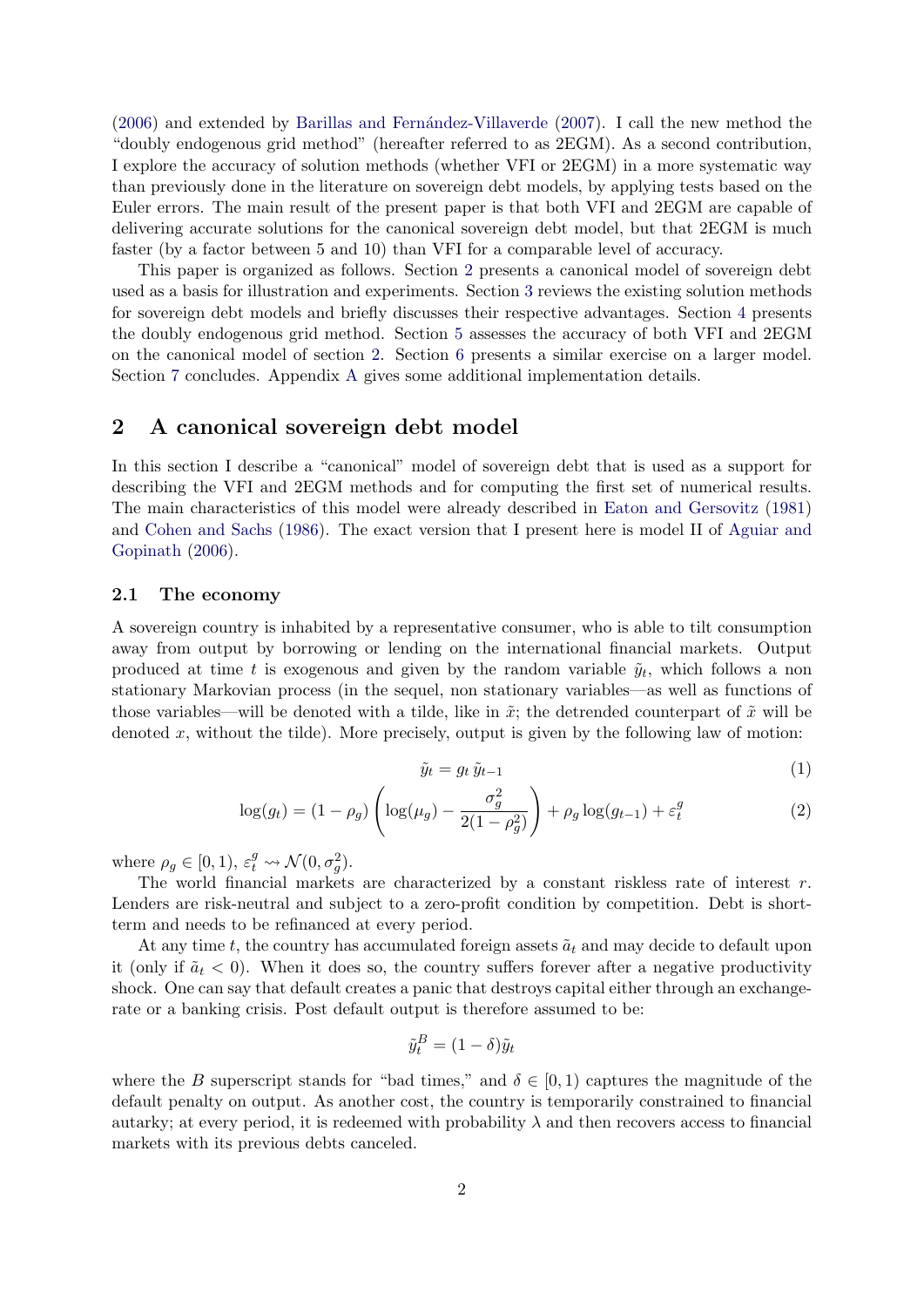## 2.2 Financial markets

The timing of events is as follows. First assume that the country has incurred a debt obligation falling due at time t (if  $\tilde{a}_t < 0$ ) or has accumulated assets (if  $\tilde{a}_t > 0$ ), and is currently not excluded from financial markets. At the beginning of period  $t$  the country learns the value of its output  $\tilde{y}_t$ . Then it decides to default or to reimburse its debt.

If the debt is reimbursed in full, the country can continue to trade bonds and chooses a new amount of assets  $\tilde{a}_{t+1}$  which must be repaid at time  $t + 1$ . Given the demand  $\tilde{a}_{t+1}$  of the country for assets due tomorrow, the supply function of the international investors is the price  $\tilde{q}(\tilde{y}_t, \tilde{a}_{t+1})$  at which they are willing to trade these short-term bonds. The implicit interest rate associated to this supply function is  $1/\tilde{q}(\tilde{y}_t, \tilde{a}_{t+1}) - 1$ ; it will be equal to r if the bonds are considered riskless by the investors, and greater to that if there is a perceived risk of default. The risk premium  $\Delta_t$  can therefore be expressed as:

$$
\Delta_t = \frac{1}{(1+r)\tilde{q}(\tilde{y}_t, \tilde{a}_{t+1})} - 1\tag{3}
$$

Such financial agreements being concluded, the country eventually consumes, in the event it services its debt in full:

<span id="page-3-5"></span>
$$
\tilde{c}_t^G = \tilde{y}_t + \tilde{a}_t - \tilde{q}(\tilde{y}_t, \tilde{a}_{t+1})\tilde{a}_{t+1} \tag{4}
$$

where the  $G$  superscript stands for "good times." Alternatively, in the event of a debt crisis the country's consumption is nailed down to:

$$
\tilde{c}_t^B = \tilde{y}_t^B = (1 - \delta)\tilde{y}_t
$$

## 2.3 Preferences

The decision to default or to stay current on the financial markets involves a comparison of two paths that imply expectations over the entire future. Let's call  $\beta$  the discount factor and u the instantaneous utility function of the representative agent of the country (assumed to be a constant relative risk aversion (CRRA) function):

$$
u(\tilde{c}_t) = \frac{\tilde{c}_t^{1-\gamma}}{1-\gamma}
$$

where  $\gamma$  is the coefficient of relative risk aversion.

Let's call  $\tilde{V}^G$  (resp.  $\tilde{V}^B$ ) the country's payoff conditional to repayment (resp. to default), and  $\tilde{V}$  the country's unconditional payoff. In recursive form, those functions satisfy:

<span id="page-3-0"></span>
$$
\tilde{V}(\tilde{a}_t, \tilde{y}_t) = \max{\{\tilde{V}^G(\tilde{a}_t, \tilde{y}_t), \tilde{V}^B(\tilde{y}_t)\}}
$$
\n(5)

<span id="page-3-3"></span>
$$
\tilde{V}^G(\tilde{a}_t, \tilde{y}_t) = \max_{\tilde{a}_{t+1}} \left\{ u(\tilde{y}_t + \tilde{a}_t - \tilde{q}(\tilde{y}_t, \tilde{a}_{t+1})) + \beta \mathbb{E}_t \tilde{V}(\tilde{a}_{t+1}, \tilde{y}_{t+1}) \right\}
$$
(6)

<span id="page-3-4"></span>
$$
\tilde{V}^{B}(\tilde{y}_{t}) = u((1 - \delta)\tilde{y}_{t}) + \beta \mathbb{E}_{t} \left[ (1 - \lambda)\tilde{V}^{B}(\tilde{y}_{t+1}) + \lambda \tilde{V}(0, \tilde{y}_{t+1}) \right]
$$
\n(7)

The default decision function:

<span id="page-3-1"></span>
$$
\tilde{D}(\tilde{a}_t, \tilde{y}_t) = \mathbb{1}_{\tilde{V}^G(\tilde{a}_t, \tilde{y}_t) < \tilde{V}^B(\tilde{y}_t)}\tag{8}
$$

is equal to 1 in case of default and 0 in case of repayment.

Finally, the investors are assumed to be risk neutral and in perfect competition, which implies that their credit supply function must satisfy the following zero profit condition:

<span id="page-3-2"></span>
$$
(1+r)\tilde{q}(\tilde{y}_t, \tilde{a}_{t+1}) = \mathbb{E}_t \left[1 - \tilde{D}(\tilde{a}_{t+1}, \tilde{y}_{t+1})\right]
$$
\n(9)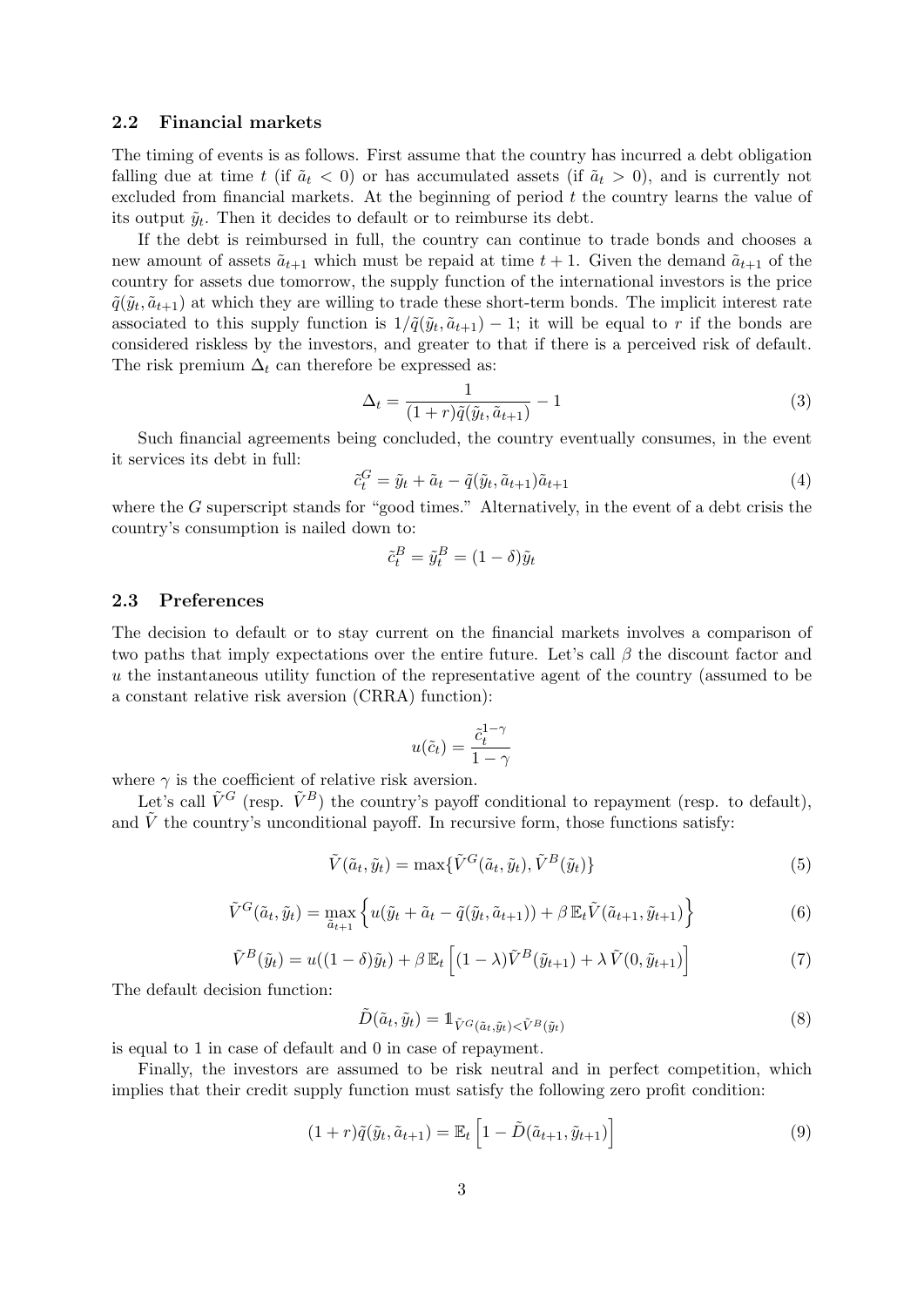## 2.4 Equilibrium and basic properties

In the following definition, time subscripts are dropped because I focus on recursive equilibria. A quote on a variable name (like  $a'$ ) designates a next period variable.

Definition 1 (Recursive equilibrium) A recursive equilibrium for this economy is given by a price function  $\tilde{q}(\tilde{y}, \tilde{a}')$ , value functions  $\tilde{V}(\tilde{a}, \tilde{y})$ ,  $\tilde{V}^G(\tilde{a}, \tilde{y})$ ,  $\tilde{V}^B(\tilde{y})$ , and a default decision function  $\tilde{D}(\tilde{a}, \tilde{y})$  such that:

- Given the credit supply function, the value functions and the default decision function satisfy the government optimization problem  $(5)-(8)$  $(5)-(8)$  $(5)-(8)$ ;
- Given the default decision function, the credit supply function satisfies the zero profit condition [\(9\)](#page-3-2).

The choice function for tomorrow's assets (conditionally to repayment today) is denoted  $\tilde{a}'(\tilde{a}, \tilde{y})$ .

Note that since the model exhibits a stochastic growth trend, it is necessary to normalize some variables (GDP, debt levels, value functions) in order to compute the numerical solution. To detrend, I normalize all variables at date t by the following factor:

$$
\tilde{\Gamma}_t = \mu_g \tilde{y}_{t-1} \tag{10}
$$

The detrended variables are denoted without a tilde. For example the detrended debt is  $a_t = \frac{\tilde{a}_t}{\tilde{\Gamma}_t}$ ; note that the detrended debt level is almost equal to the debt-to-GDP ratio (up to the deviation of current growth rate to its mean).<sup>[2](#page-4-1)</sup> Also, one has  $g_t = y_t \mu_q$ , and this proportional relationship between  $y$  and  $g$  is used implicitly at several places in this paper. The detrended equations of the model are the following:

<span id="page-4-3"></span>
$$
V(a_t, y_t) = \max \{ V^G(a_t, y_t), V^B(y_t) \}
$$
  
\n
$$
V^G(a_t, y_t) = \max_{a_{t+1}} \left\{ u(y_t + a_t - q(y_t, a_{t+1})a_{t+1} g_t) + \beta g_t^{1-\gamma} \mathbb{E}_t V(a_{t+1}, y_{t+1}) \right\}
$$
(11)  
\n
$$
V^B(y_t) = u((1 - \lambda)y_t) + \beta g_t^{1-\gamma} \mathbb{E}_t [(1 - \lambda)V^B(y_{t+1}) + \lambda V(0, y_{t+1})]
$$
  
\n
$$
(1 + r)q(y_t, a_{t+1}) = \mathbb{E}_t [1 - D(a_{t+1}, y_{t+1})]
$$

where the default decision function is:

$$
D(a_t, y_t) = \mathbb{1}_{V^G(a_t, y_t) < V^B(y_t)}
$$

Finally, Table [1](#page-5-0) gives the calibration of the model which is used in the numerical exercises.

## <span id="page-4-0"></span>3 Solution methods: the state of the art

Solving the sovereign debt model presented in the previous section consists in computing the value functions  $V^G$  and  $V^B$  and the price function q. The value function V and the policy functions  $a'$  and  $D$  are then trivial to deduce given the others.

Since in the general case these functions do not have a closed form solution, the economist is only able to compute approximations of them, which I will denote by  $\hat{V}^G$ ,  $\hat{V}^B$  and  $\hat{q}$  (more generally, in the following,  $\hat{X}$  designates the numerical approximation to X).

<span id="page-4-1"></span>I briefly describe the value function iteration (VFI) technique below:[3](#page-4-2)

<sup>&</sup>lt;sup>2</sup>The fact that the current growth  $g_t$  does not enter  $\tilde{\Gamma}_t$  guarantees that if  $\tilde{X}_t$  is in the information set at date  $t-1$ , then so is  $X_t$ .

<span id="page-4-2"></span><sup>3</sup>A similar description can be found in the appendix of [Hatchondo et al.](#page-17-0) [\(2010\)](#page-17-0).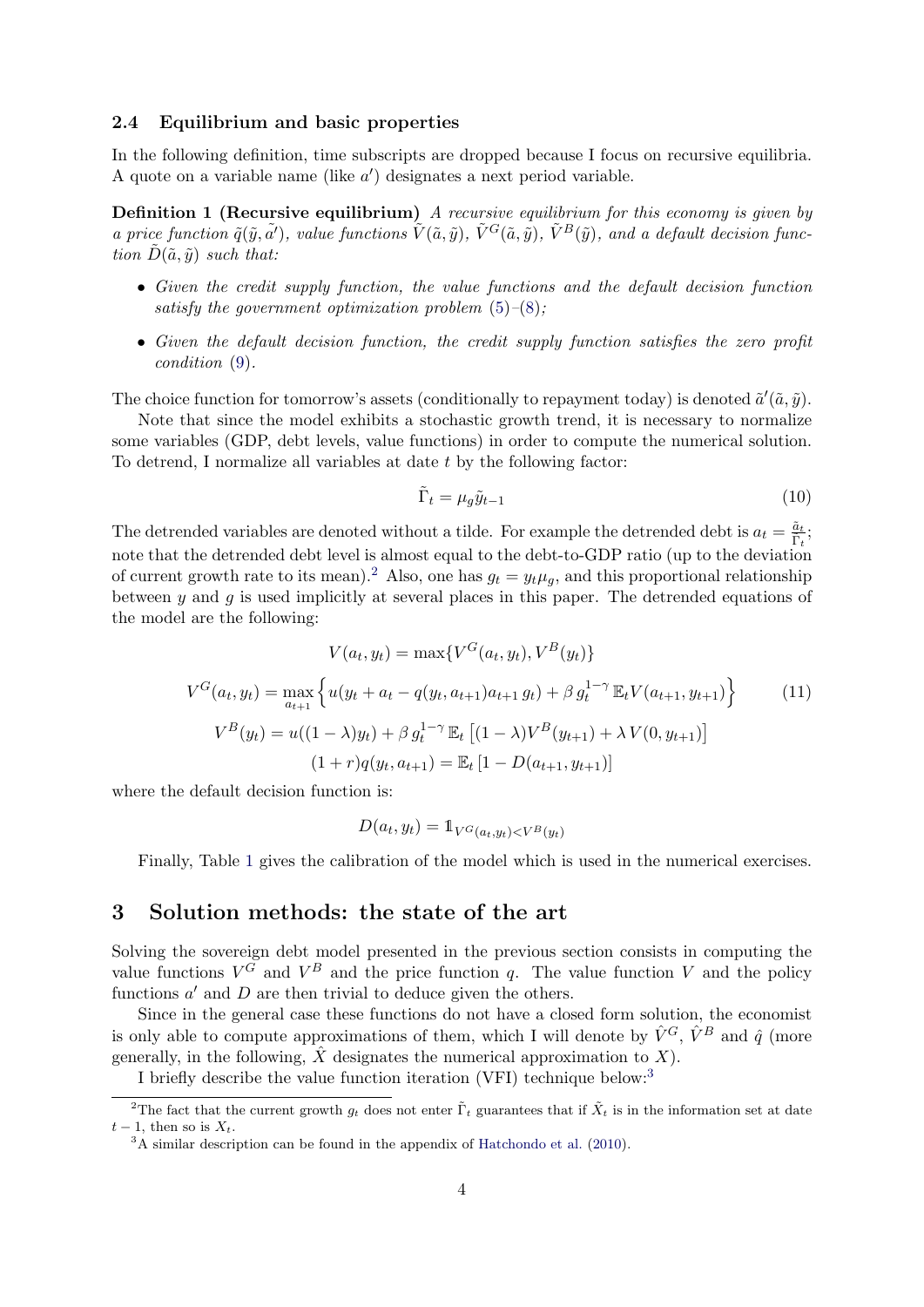| Parameter                               | Symbol     | Value |
|-----------------------------------------|------------|-------|
| Mean gross growth rate                  | $\mu_q$    | 1.006 |
| Auto-correlation of the growth rate     | $\rho_g$   | 0.17  |
| Innovation variance of the growth rate  | $\sigma_q$ | $3\%$ |
| Loss of output in autarky $(\%$ of GDP) | $\delta$   | $2\%$ |
| Probability of settlement after default | $\lambda$  | 10%   |
| World riskless interest rate            | r          | $1\%$ |
| Discount factor                         | В          | 0.8   |
| Risk aversion                           | $\sim$     |       |

<span id="page-5-0"></span>Table 1: Calibration of the canonical model

- 1. Define a finite grid of points  $(a_i, y_j)_{(i,j)\in I\times J}$  (where I and J are finite indexing sets), which will be used for interpolating  $\hat{V}^G$  and  $\hat{V}^B$ .
- 2. Let n be the iterations counter and start with  $n = 0$ . Choose initial values  $\hat{V}^{G,(0)}$  and  $\hat{V}^{B,(0)}$  for the value functions (see section [A.2](#page-18-0) for a discussion on the choice of those initial values). Let  $\hat{V}^{(0)} = \max{\{\hat{V}^{G,(0)}, \hat{V}^{B,(0)}\}}$ .
- <span id="page-5-2"></span>3. At each point of the grid, compute the value functions  $\hat{V}^{G,(n+1)}$  and  $\hat{V}^{B,(n+1)}$  for the next iteration by solving equations [\(6\)](#page-3-3) and [\(7\)](#page-3-4) recursively:

<span id="page-5-3"></span>
$$
\hat{V}^{G,(n+1)}(a_i, y_j) = \max_{a'} \left\{ u(y_j + a_i - \hat{q}^{(n+1)}(y_j, a')a'g_j) + \beta g_j^{1-\gamma} \int \hat{V}^{(n)}(a', y')dF(y'|y_j) \right\}
$$
\n(12)\n
$$
\hat{V}^{B,(n+1)}(y_j) = u((1-\delta)y_j) + \beta g_j^{1-\gamma} \int \left[ (1-\lambda)\hat{V}^{B,(n)}(y') + \lambda \hat{V}^{(n)}(0, y') \right] dF(y'|y_j)
$$

where  $F$  is the cumulative distribution function of tomorrow's output conditional to today's output.

Note that this step involves the computation of an integral<sup>[4](#page-5-1)</sup> and a function maximization. The price function  $\hat{q}^{(n+1)}$  also needs to be computed, and this can be done using one of the two alternative ways that are described further below.

<span id="page-5-4"></span>4. If  $\hat{V}^{(n+1)}$  is close enough to  $\hat{V}^{(n)}$  (up to some target accuracy level), then stop. Otherwise, set  $n = n + 1$  and go to step [3.](#page-5-2)

This algorithm has a nice intuitive interpretation: it is equivalent to solving the finite horizon problem whose number of periods is equal to the number of iterations in the algorithm. The solution for the infinite horizon problem is therefore approximated by the solution to a finite horizon problem with a large enough number of periods.

Moreover, this algorithm is known to converge because it closely replicates the constructive proof of the existence of an equilibrium (which itself relies on the well-known contraction fixed point theorem, see the proof in appendix of [Aguiar and Gopinath,](#page-16-4) [2004\)](#page-16-4).

The most costly step in the whole solution procedure is the maximization involved in [\(12\)](#page-5-3); it is precisely this maximization that is no longer needed in the 2EGM procedure, as I will show below.

<span id="page-5-1"></span><sup>4</sup>This can be done using the quadrature techniques described for example in [Judd](#page-17-6) [\(1998,](#page-17-6) chapter 7). See appendix [A.1](#page-18-1) for details on the quadrature technique used in this paper.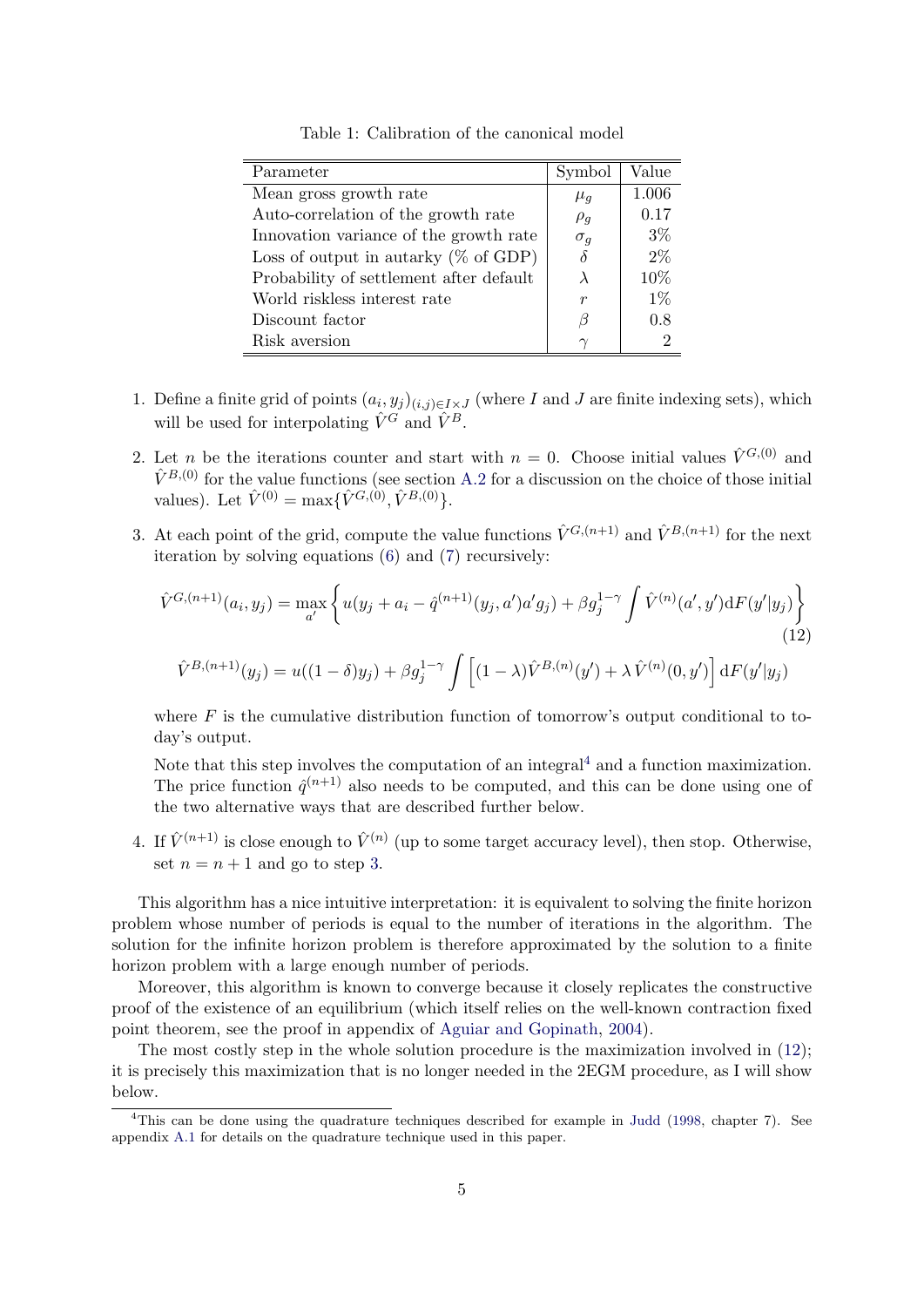State-of-the-art solution techniques are all based on VFI, and differ mainly in two dimensions: whether they treat the state space as a discrete or a continuous set; and how they interpolate the value function outside of the grid that is used for approximation.

The most popular solution technique is the *discrete state space* (DSS) method, which consists in a complete discretization of the problem: the state space  $(a, y)$  and the choice space  $a'$ are discretized, the law of motion of GDP is approximated by a discrete Markov chain; as a consequence, the maximization problem [\(12\)](#page-5-3) is easy to solve since it only involves a finite number of choices. In step [3,](#page-5-2) the price function  $\hat{q}$  is computed using the following approximation of equation [\(9\)](#page-3-2):

$$
\hat{q}^{(n+1)}(y_j, a'_i) = \frac{1}{1+r} \sum_{k} \mathbb{1}_{\hat{V}^{G,(n)}(a'_i, y'_k) \ge \hat{V}^{B,(n)}(y'_k) \mathbb{P}(y'_k|y_j)}
$$

where  $\mathbb{P}(y_k'|y_j)$  is the transition probability in the discretized Markov chain. Note that DSS does not require any interpolation of the value functions outside the grid.

The DSS method is fast and easy to implement. But, as shown by [Hatchondo et al.](#page-17-0) [\(2010\)](#page-17-0), it is very imprecise unless a very fine grid (with thousands of points) is used.

The other solution technique based on VFI relies on interpolation, and treats the state space and the choice space as continuous. Between the points of the grid, the value functions are interpolated using well-known techniques, such as Chebychev polynomials or cubic splines. The maximization in [\(12\)](#page-5-3) involves a costly nonlinear optimization. The price function is approximated by:

<span id="page-6-1"></span>
$$
\hat{q}^{(n)}(y, a') = \frac{1 - F(y'^{*}|y)}{1 + r}
$$
\n(13)

where F is the conditional cumulative distribution function of y' given y, and  $y'^*$  is such that  $\hat{V}^{G,(n)}(a', y'^*) = \hat{V}^{B,(n)}(y'^*)$  (note that a nonlinear solver is involved here).

The interpolation method is slower and more complicated to implement than DSS. But, as shown by [Hatchondo et al.](#page-17-0) [\(2010\)](#page-17-0), it is very precise, even when the grid only involves a few dozens of points.

One of the main lessons from the comparison exercise between DSS and the interpolation methods performed by [Hatchondo et al.](#page-17-0) [\(2010\)](#page-17-0) is that the interpolation methods have a much better speed/accuracy ratio. In order to achieve the same accuracy than interpolation, DSS needs to be given so many discretization points that it becomes painfully slow and basically pointless. DSS therefore seems of limited interest from a practical point of view, at least for the class of models under study.

# <span id="page-6-0"></span>4 The "doubly endogenous grid method" (2EGM)

In this section I present a new solution method for sovereign debt models. This technique is an adaptation of the endogenous grid method (EGM), initially introduced by [Carroll](#page-17-1) [\(2006\)](#page-17-1) and extended by Barillas and Fernández-Villaverde [\(2007\)](#page-16-1).

The basic idea of this method is the following: it consists in using a fixed grid for the control variable (here  $a'$ ), instead of a fixed grid for the state variable (here  $a$ ) as in VFI. For a given value of the control variable  $a'$ , the value of the state variable  $a$  for which  $a'$  is the optimal choice is derived using the first-order condition of the optimization problem. The grid over a becomes endogenous, hence the name of the method.

This method is much faster because it does not rely on a maximization at every point of the grid for every iteration; first order conditions are used instead of the maximization problem. The dramatic gain of speed obtained with the EGM is illustrated by Barillas and Fernández-[Villaverde](#page-16-1) [\(2007\)](#page-16-1): on a standard neoclassical growth model without labor, EGM is faster than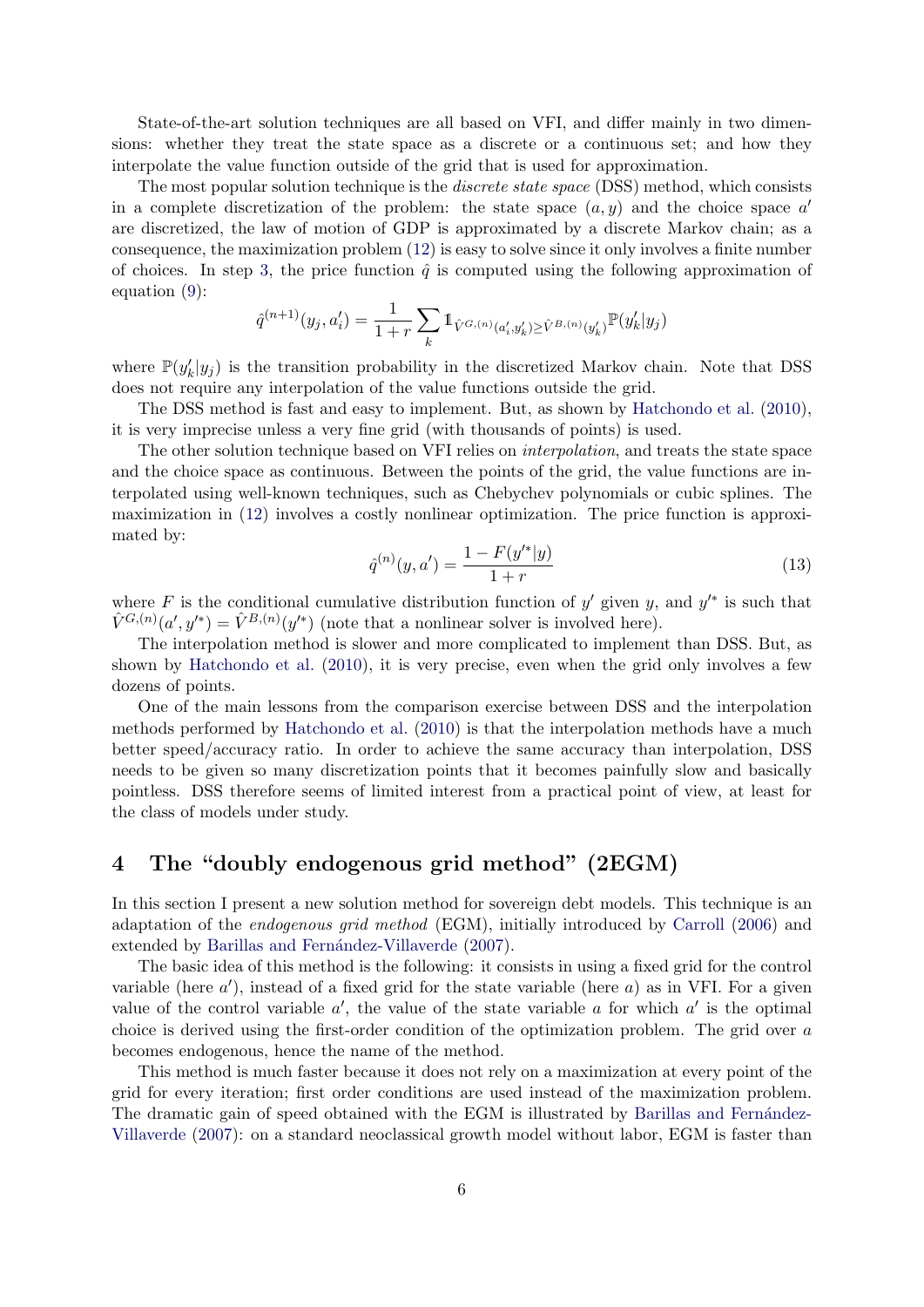VFI by a factor of more than 11 (for a comparable accuracy level), and on the same model augmented with labor, EGM is faster by a factor of 56.

In the remainder of this section I describe how the EGM can be applied to sovereign debt models. I choose to call "doubly endogenous grid method" (2EGM) the resulting algorithm, for reasons that will become clear below. Extensions of this method to other sovereign debt models is straightforward, and such an extension to a larger model is studied in section [6.](#page-14-0)

The first step is to derive the Euler equation, *i.e.* the first order condition associated with the maximization problem [\(11\)](#page-4-3):

<span id="page-7-0"></span>
$$
u'(c_t) \left[ q(y_t, a_{t+1}) + a_{t+1} \frac{\partial q}{\partial a_{t+1}} (y_t, a_{t+1}) \right] g_t = \beta g_t^{1-\gamma} \mathbb{E}_t \frac{\partial V}{\partial a_{t+1}} (a_{t+1}, y_{t+1}) \tag{14}
$$

where  $c_t = y_t + a_t - q(y_t, a_{t+1})a_{t+1}g_t$ .

As is customary for an Euler equation, this equation says that if assets are increased by one unit, the marginal loss of utility today must be equal the corresponding marginal gain in utility tomorrow. In particular, the term  $q(y_t, a_{t+1}) + a_{t+1} \frac{\partial q}{\partial a_t}$  $\frac{\partial q}{\partial a_{t+1}}(y_t, a_{t+1})$  corresponds to the marginal decrease in today's consumption when  $a_{t+1}$  is increased by one unit: the first term is the direct crowding out effect of this marginal increase as evidenced by equation [\(4\)](#page-3-5); the second term is the indirect effect of this marginal increase via the interest rate applied to the whole stock of assets.

I now turn to a description of the EGM applied to the canonical model of sovereign debt. Then I will explain why this does not work out of the box, and how to modify the algorithm in order to yield the functional 2EGM.

Let's first introduce the following function, which represents tomorrow's discounted expected utility:

<span id="page-7-1"></span>
$$
\mathbb{V}(a', y) = \beta g^{1-\gamma} \int V(a', y') dF(y'|y)
$$
\n(15)

Note that the right hand side of the Euler equation  $(14)$  is equal to the derivative of V with respect to  $a'$ , so that  $(14)$  can be rewritten in the following form:

<span id="page-7-2"></span>
$$
c_{t} = u'^{-1} \left( \frac{\frac{\partial \mathbb{V}}{\partial a_{t+1}} (a_{t+1}, y_{t+1})}{\left[ q(y_t, a_{t+1}) + a_{t+1} \frac{\partial q}{\partial a_{t+1}} (y_t, a_{t+1}) \right] g_t} \right) \tag{16}
$$

<span id="page-7-4"></span>Then the EGM is as follows:

- 1. Define a finite grid of points for *tomorrow*'s assets  $(a'_i)_{i\in I}$ , and another one for today's output  $(y_j)_{j\in J}$  (where I and J are finite indexing sets). These grids will remain constant during the iterations of the algorithm.
- 2. Set  $n = 0$ . Choose an initial interpolation grid for  $\hat{V}^{G,(0)}$  and initial values for  $\hat{V}^{G,(0)}$  and  $\hat{V}^{B,(0)}$ . The initial interpolation grid for  $\hat{V}^{G,(0)}$  is  $\left( a_{ij}^{(0)}, y_j \right)$  $(i,j)\in I\times J$  where  $a_{ij}^{(0)}=a_i'$ . That grid will vary over the iterations, hence the name of the *endogenous grid* method.
- <span id="page-7-3"></span>3. Construct an approximation  $\hat{V}^{(n)}$  of the function V. This is done by applying formula [\(15\)](#page-7-1) at every point of the fixed grid  $(a'_i, y_j)$ , using a quadrature formula and the approximated function  $\hat{V}^{(n)} = \max{\{\hat{V}^{G,(n)}, \hat{V}^{B,(n)}\}}$ . Interpolation is used outside the fixed grid.
- 4. Compute  $\hat{V}^{B,(n+1)}$  as you would in VFI:

<span id="page-7-5"></span>
$$
\hat{V}^{B,(n+1)}(y_j) = u((1-\delta)y_j) + \beta g^{1-\gamma} \int \left[ (1-\lambda)\hat{V}^{B,(n)}(y') + \lambda \hat{V}^{(n)}(0,y') \right] dF(y'|y_j) \tag{17}
$$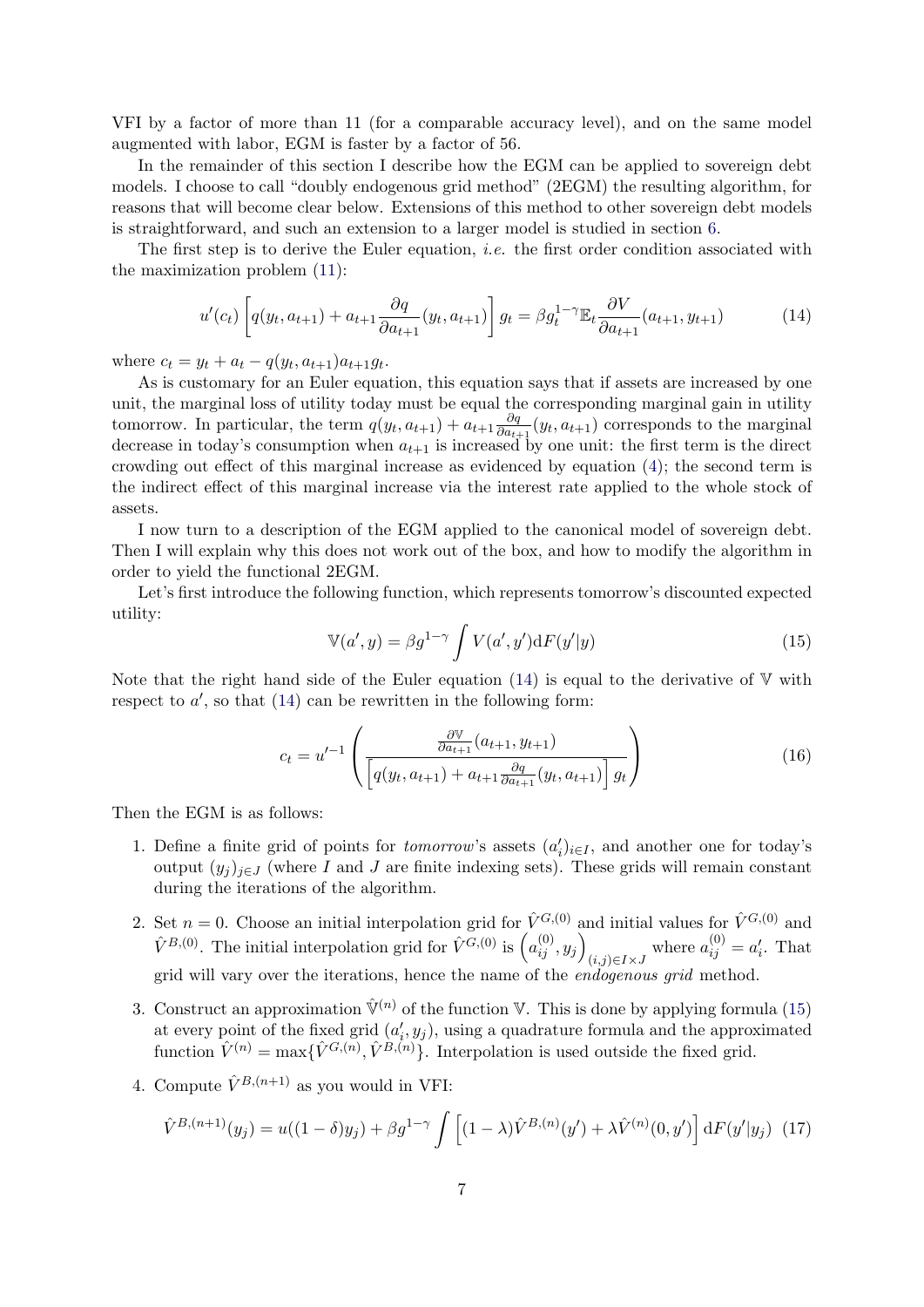<span id="page-8-0"></span>5. The step for computing  $\hat{V}^{G,(n+1)}$  is as follows. For every point of the fixed grid  $(a'_i, y_j)$ , use the rewritten Euler equation [\(16\)](#page-7-2) to find the level of today's consumption consistent with this choice for *tomorrow's* assets:

$$
c_{ij}^{(n+1)}=u'^{-1}\left(\frac{\frac{\partial \hat{\mathbb{V}}^{(n)}}{\partial a'}(a_i',y_j)}{\left[\hat{q}^{(n)}(y_j,a_i')+a_i'\frac{\partial \hat{q}^{(n)}}{\partial a'}(y_j,a_i')\right]g_j}\right)
$$

This step involves a nonlinear solver (for the computation of  $\hat{q}^{(n)}$ , as in VFI) and two numerical differentiations (which are cheap), but no maximization.

The level of today's assets consistent with this level of consumption is computed immediately using the resource constraint [\(4\)](#page-3-5):

$$
a_{ij}^{(n+1)} = \hat{q}^{(n)}(y_j, a_i')a_i'g_j - y_j + c_{ij}^{(n+1)}
$$

The function  $\hat{V}^{G,(n+1)}$  will be interpolated over the grid  $\left(a_{ij}^{(n+1)}, y_j\right)$ ; this grid is determined endogenously during the resolution of the model. The value of the function at these points is then:

<span id="page-8-2"></span>
$$
\hat{V}^{G,(n+1)}\left(a_{ij}^{(n+1)}, y_j\right) = u\left(c_{ij}^{(n+1)}\right) + \hat{\mathbb{V}}^{(n)}(a_i', y_j) \tag{18}
$$

6. Let  $\hat{V}^{(n+1)} = \max{\{\hat{V}^{G,(n+1)}, \hat{V}^{B,(n+1)}\}}$ . If  $\hat{V}^{(n+1)}$  is close enough to  $\hat{V}^{(n)}$  (up to some target accuracy level), then stop. Otherwise, set  $n = n + 1$  and go to step [3.](#page-7-3)

This method is very appealing and intuitive despite its apparent complexity. It shares the core of the VFI method: choose an approximation grid and iterate backwards in time as in a finite-horizon model. The crucial difference is how the optimal decision for the level of debt is computed: in VFI, the algorithm deduces the choice for tomorrow's debt given today's debt; in EGM, it is the reverse: the algorithm takes as given a level for tomorrow's debt, and deduces the level of today's debt which is consistent with this choice. The analytical tools are therefore different between the two methods: VFI uses the maximization given by the Bellman equation [\(11\)](#page-4-3) while EGM uses the first-order condition [\(14\)](#page-7-0). And the latter happens to be much less computationally expensive to solve than the former, hence the dramatic gain in performance of EGM over VFI.

There is however a characteristic of the canonical sovereign debt model that makes the EGM fail if applied blindly. The problem comes from the fact that the choice function  $a'(a, y)$  for tomorrow's level of assets is very "flat," i.e. it takes a narrow range of values. I illustrate this in Figure [1:](#page-9-0) over the range of values for which the model is solved  $(a \in [-0.3, 0])$ , the choice function  $a'$  takes its values in the interval  $[-0.14, -0.20]$ , which is much narrower.

As a consequence, if the full range  $[-0.3, 0]$  is used for the fixed grid for a' (in step [1](#page-7-4) of the EGM procedure), then the values deduced for  $a$  (in step [5\)](#page-8-0) will be either very large or, worse, invalid  $(e,q)$  corresponding to a negative consumption). The algorithm will therefore fail.

A solution would be to use the interval  $[-0.14, -0.20]$  for the fixed grid over a', but this is not a practical solution since this range is precisely an output of the computation and cannot be guessed ex ante in the general case.

The solution that I suggest is to adapt the algorithm so that the grid over  $a'$  becomes also endogenous and converges towards the ergodic set as iterations run.<sup>[5](#page-8-1)</sup> Hence the suggested name of "doubly endogenous grid method" (2EGM).

Here is the modified algorithm:

<span id="page-8-1"></span> $5$ The *ergodic set* is the set of points of the state space that are reached in equilibrium. This is a probabilistic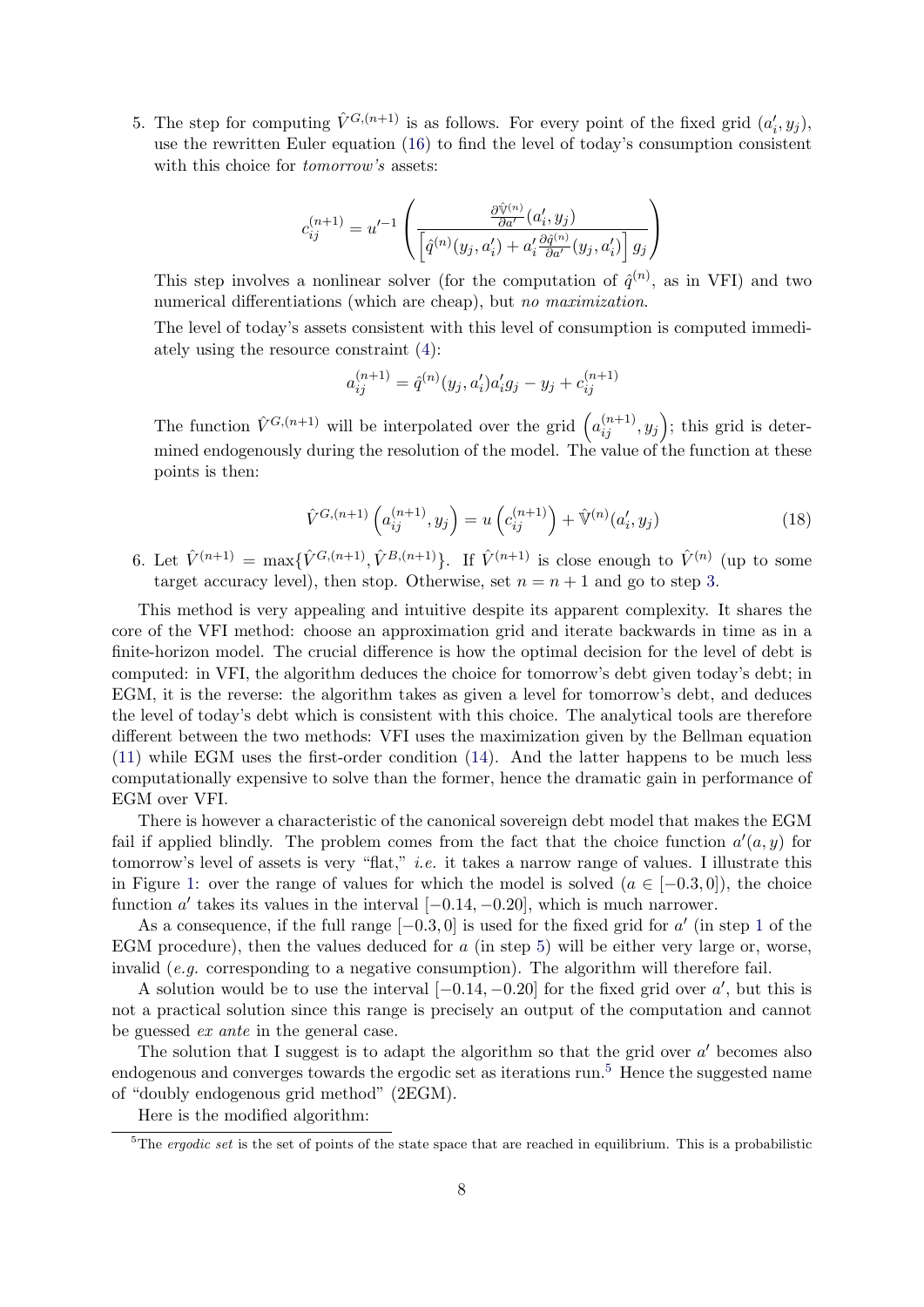Figure 1: Choice function for tomorrow's level of debt, given today's level

<span id="page-9-0"></span>

The choice function is plot for 3 values of  $\eta$  which cover most of the ergodic distribution. The scales on horizontal and vertical axes are identical. sd stands for standard deviation.

- 1. Define a finite grid of points for output  $(y_i)_{i\in J}$  (*J* is a finite indexing set). This grid will remain constant during the iterations of the algorithm. Also define a finite indexing set I for asset values.
- 2. Set  $n = 0$ . Define a maximum asset value  $\bar{a} = 0$  and a minimum asset value  $\underline{a}^{(0)}$ . These bounds are meant to capture the ergodic set. The minimum asset value will be updated during iterations.
- 3. Choose initial interpolation grids and initial values for  $\hat{V}^{G,(0)}$  and  $\hat{V}^{B,(0)}$ . The interpolation grid for  $\hat{V}^G$  will vary over the iterations. The initial grid is  $\left( a_{ij}^{(0)}, y_j \right)$  $(i,j) \in I \times J$ such that for a given j, the points  $a_{ij}^{(0)}$  are evenly distributed in the range  $[\underline{a}^{(0)}, \bar{a}]$ . The initial values for the value functions are given in section [A.3.](#page-19-0)
- <span id="page-9-1"></span>4. Construct an approximation  $\hat{V}^{(n)}$  of the function V. First, generate a grid  $(a'_i, y_j)$  where the  $a'_i$  are evenly distributed in the range  $[\underline{a}^{(n)}, \overline{a}]$ . Then apply formula [\(15\)](#page-7-1) at every point of the grid, using a quadrature formula and the approximated function  $\hat{V}^{(n)}$  =  $\max\{\hat{V}^{G,(n)}, \hat{V}^{B,(n)}\}.$  Interpolation is used outside the grid.
- 5. Compute  $\hat{V}^{B,(n+1)}$  as in [\(17\)](#page-7-5).
- <span id="page-9-2"></span>6. The step for computing  $\hat{V}^{G,(n+1)}$  is as follows.

concept because potentially any point in the state space can be reached after a big enough shock. One should rather talk about the ergodic set at a given probability level—e.g. 99%: it is the subset of the state space where the model evolves at least 99% of the time in equilibrium.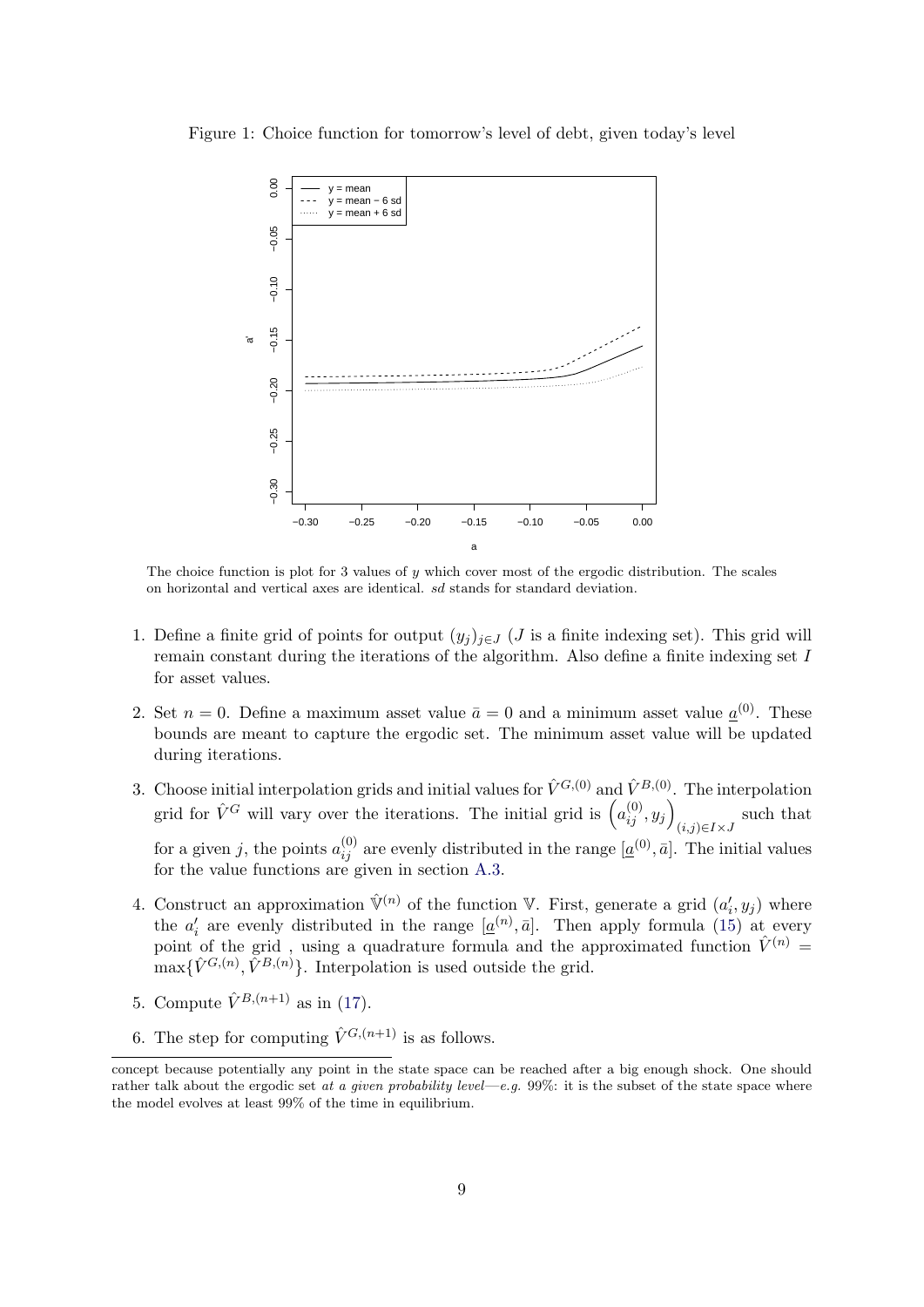• Consider the function  $f$  that maps tomorrow's assets to today's assets (using the Euler equation  $(14)$  and the resource constraint  $(4)$ :

<span id="page-10-1"></span>
$$
f^{(n)}(a', y) = \hat{q}^{(n)}(y, a')a'g - y + u'^{-1}\left(\frac{\frac{\partial \hat{\mathbb{V}}^{(n)}}{\partial a'}(a', y)}{\left[\hat{q}^{(n)}(y, a') + a'\frac{\partial \hat{q}^{(n)}}{\partial a'}(y, a')\right]g}\right)
$$
(19)

Then for every  $j \in J$ , use a dichotomy-based algorithm to compute:

$$
\bar{a}'^{(n)}_{j} = \max \left\{ a' \mid f^{(n)}(a', y_j) \in [\underline{a}^{(n)}, \overline{a}] \right\}
$$

$$
\underline{a}'^{(n)}_{j} = \min \left\{ a' \mid f^{(n)}(a', y_j) \in [\underline{a}^{(n)}, \overline{a}] \right\}
$$

The grid for tomorrow's assets  $a_{ij}^{\prime (n)}$  is computed by drawing points in the range  $\left[ \underline{a}_{i}^{\prime (n)}\right]$  $j^{(n)},\bar a'^{(n)}_j$  $\binom{n}{j}$  (see section [A.3](#page-19-0) for a discussion on the distribution of these points within the range).

The idea here is to limit the grid for tomorrow's assets to points that are compatible with a level of today's asset lying in the range of interest.

- The interpolation grid for  $\hat{V}^{G,(n+1)}$  is  $\left(a_{ij}^{(n+1)}, y_j\right)$ , defined by  $a_{ij}^{(n+1)} = f^{(n)}\left(a_{ij}^{\prime(n)}, y_j\right)$
- Compute the value of  $\hat{V}^{G,(n+1)}$  at interpolation points as in [\(18\)](#page-8-2)
- 7. Update the minimum asset value:

$$
\underline{a}^{(n+1)} = \min_{j \in J} \underline{a}'^{(n)}_j - \Delta
$$

where  $\Delta$  is an offset (typically 1%).

The idea here is to limit the asset range to levels that are effectively chosen by the sovereign in equilibrium.

8. Let  $\hat{V}^{(n+1)} = \max{\{\hat{V}^{G,(n+1)}, \hat{V}^{B,(n+1)}\}}$ . If  $\hat{V}^{(n+1)}$  is close enough to  $\hat{V}^{(n)}$  (up to some target accuracy level), then stop. Otherwise, set  $n = n + 1$  and go to step [4.](#page-9-1)

The 2EGM is very flexible and robust because all the grids that it uses are endogenous and updated at every iteration. As a by-product, these grids will converge towards the ergodic set. This increases the efficiency of the algorithm: approximations of the decision and value functions are only computed on areas of interest in the state space. No resource is lost in computing functions in areas of the state space that are never reached in equilibrium.

The 2EGM is more computationally expensive than the original EGM, because there is a need to compute minimum and maximum bounds for tomorrow's assets using a dichotomybased algorithm. But this extra cost does not prevent 2EGM from being far more efficient than VFI, as I show in the next section.

# <span id="page-10-0"></span>5 Assessing solution methods with the canonical sovereign debt model

In this section I apply both VFI and 2EGM to the canonical model of section [2,](#page-2-0) and I assess their respective performance in the terms of speed, accuracy and complexity of implementation.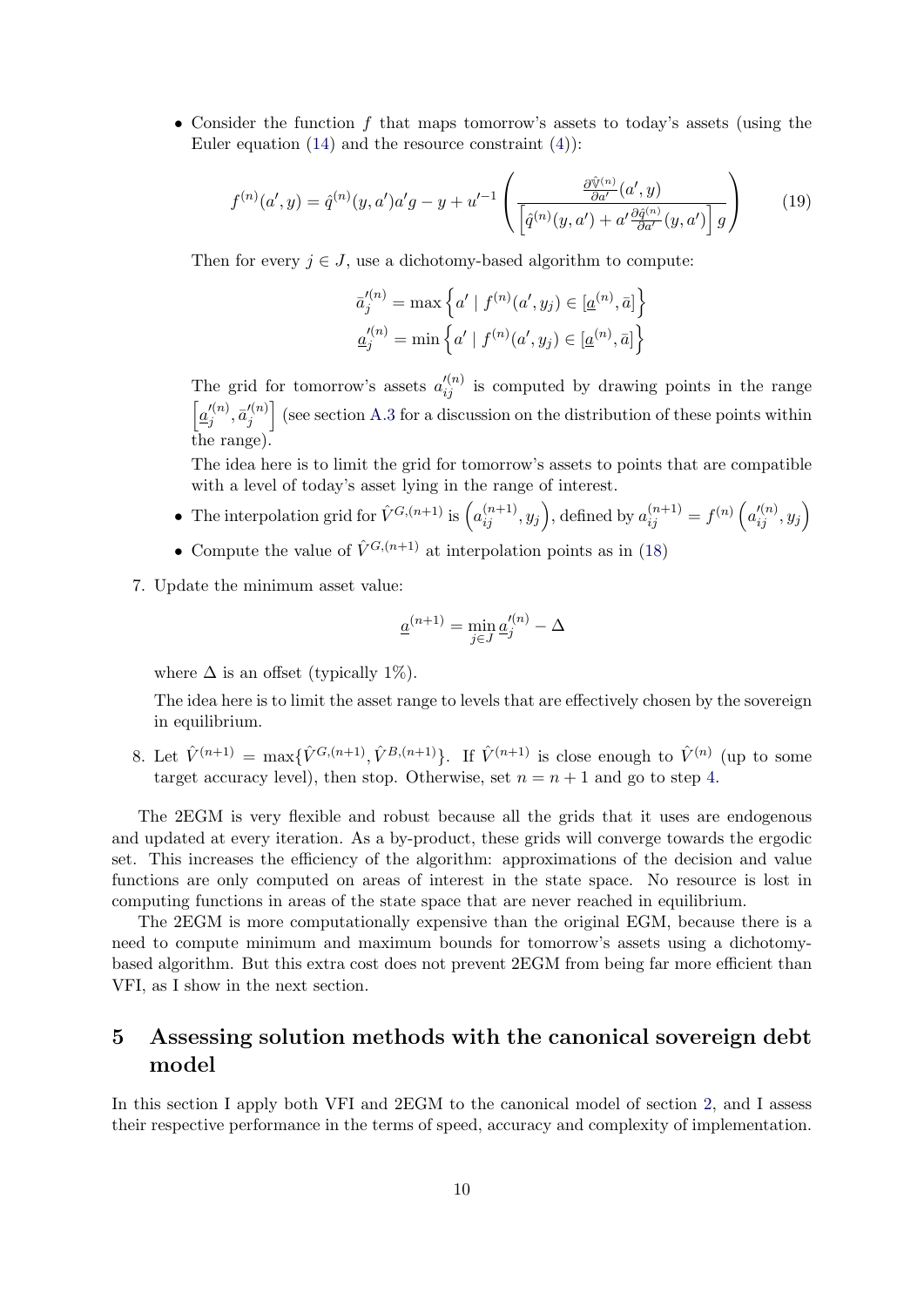The two implementations have been written using the C++ programming language, and have been tested on a 8-cores computing workstation. The implementations have been parallelized in order to exploit as much as possible of the power of all the CPU cores. Then the programs have been run both in single-threaded mode and in multi-threaded mode, in order to quantify the benefits of parallelization for both algorithms. More details on the implementations can be found in appendix [A.](#page-17-3)

In order to compare the accuracy of the two methods, I use two devices. The first one is simply the moments of the model: these are the most interesting objects from the point of view of the economist, and they were used in the comparison study of [Hatchondo et al.](#page-17-0) [\(2010\)](#page-17-0). But using only the moments to compare the accuracy of solution methods is hardly satisfactory. First, it is in theory possible that a highly inaccurate solution yields the right moments under consideration, while being wrong in other dimensions. Second, and more fundamentally, the moments do not give an absolute measure of accuracy, since one does not know the true moments in the absence of a closed-form solution: the moments give an idea of the distance between two given solutions, but not their distance to the true solution.

As a second comparison device, I therefore use accuracy checks based on Euler equation errors. This type of accuracy checks have been first introduced in [Judd](#page-17-7) [\(1992\)](#page-17-7) and have since become the standard way of assessing the accuracy of solutions to rational expectation models [\(Jin and Judd,](#page-17-8) [2002;](#page-17-8) Barillas and Fernández-Villaverde, [2007;](#page-16-1) [Juillard and Villemot,](#page-17-9) [2011\)](#page-17-9). The idea is quantify how close the solution is to satisfying the first-order conditions of the model. On a basic RBC model, this amounts to verifying that the model satisfies the Euler equation, hence the name of the method.

The Euler equation of the canonical model can be expressed as follows (after substituting out the value function from [\(14\)](#page-7-0)):

<span id="page-11-0"></span>
$$
u'(c_t) = \frac{\beta g_t^{-\gamma} \int_{D_{t+1}=0} u'(c_{t+1}) dF(y_{t+1}|y_t)}{q(y_t, a_{t+1}) + a_{t+1} \frac{\partial q}{\partial a_{t+1}}(y_t, a_{t+1})}
$$
(20)

where  $D_{t+1}$  is a dummy equal to 1 if the country defaults tomorrow, 0 otherwise.

Note that the expectation of tomorrow's utility is only computed over the states of nature for which there is no default tomorrow. The technical reason is simply that  $\frac{\partial V^B}{\partial a} = 0$ . This is the Panglossian effect that is discussed in [Cohen and Villemot](#page-17-10) [\(2011\)](#page-17-10): from an ex ante perspective, the country rationally ignores the future states of nature in which he will not repay.

The unit-free Euler error of a solution is then defined as the relative difference between the left and right hand-sides of [\(20\)](#page-11-0). The policy functions of the solution are used for computing today's and tomorrow's control variables. The Euler error can therefore be expressed as:

<span id="page-11-2"></span>
$$
\mathcal{R}(a,y) = 1 - \frac{\beta g^{-\gamma} \int_{\hat{D}(\hat{a}'(a,y),y')=0} u'[\hat{c}(\hat{a}'(a,y),y',0)] \mathrm{d}F(y'|y)}{\left[\hat{q}(y,\hat{a}'(a,y)) + \hat{a}'(a,y)\frac{\partial \hat{q}}{\partial a_{t+1}}(y,\hat{a}'(a,y))\right] u'[\hat{c}(a,y,0)]}
$$
(21)

where  $\hat{a}'(a, y)$  denotes the policy function for tomorrow's level of asset (conditionally to repayment),  $D(a, y)$  the decision function for default,  $\hat{c}(a, y)$  the consumption function in case of repayment and  $\hat{q}(y, a')$  the price function.

The main property of the Euler error is that it is equal to zero for the true solution of the model. As a consequence, the Euler error can be used as a loose metrics for measuring the distance of an approximated solution to the true solution.<sup>[6](#page-11-1)</sup>

<span id="page-11-1"></span> $6N$ ote however that the Euler error cannot be used to construct a distance (in the topological sense) to the true solution. Such a construction is not possible in the general case.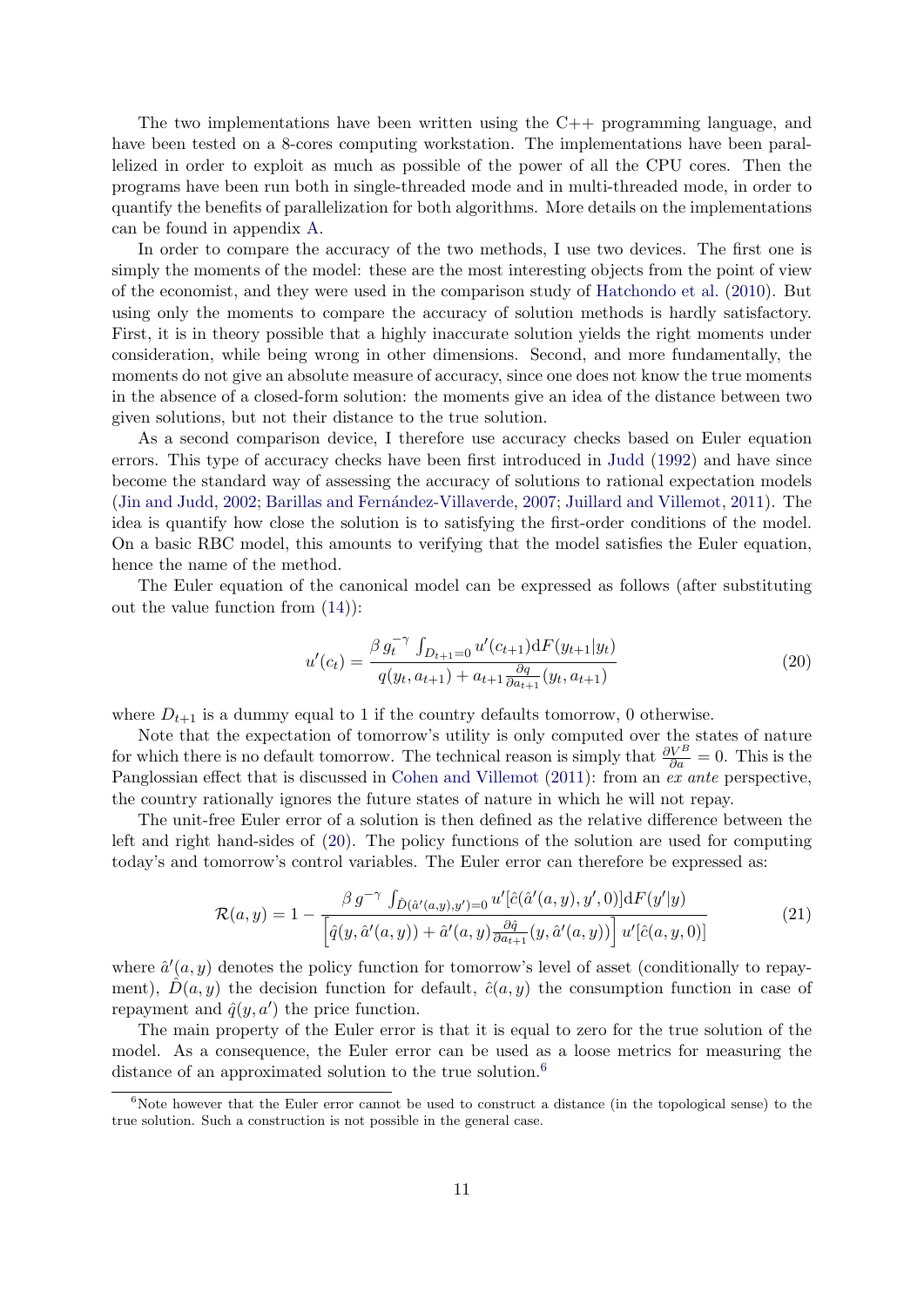The Euler error defined in  $(21)$  is constructed for a given point in the state space, *i.e.* for a given pair  $(a, y)$ , and conditionally to repayment. In order to create an overall measure of the "distance" of an approximated solution to the true solution, one needs to compute Euler errors at several representative points of the state space, and then report an aggregate measure. For this purpose, I simulate a series of 10,000 points in the state space, starting from  $a = 0$ and  $y = 0$ , and at each period I recursively apply the policy functions. Then at each point of the simulation for which the country decides to repay, I compute the Euler error, and I report the mean and maximum of the absolute values of these errors across the simulation; this gives an idea of both the average and worst case performance of the solution. Note that no error is computed for the periods at which the country is in financial autarky (since there is no Euler equation in that case), but this is not an issue since no real computational challenge is involved there: no optimization is performed, the country simply behaves hand-to-mouth.

Table [2](#page-13-0) shows the results of the comparison of VFI and 2EGM over the canonical model. Column (1) corresponds to VFI and column (2) to 2EGM using the same number of grid points than for VFI. Column (3) reports calculations done by [Hatchondo et al.](#page-17-0) [\(2010\)](#page-17-0) on the same model: their results should be comparable to column (1) since they use the same method and the same grid.

I first discuss the relative accuracy of the two algorithms. When used on the same grid and with the same convergence criterion, VFI and 2EGM are of comparable accuracy, as can be seen from both the Euler errors and the simulated moments. The Euler errors are of comparable magnitude (2EGM being slightly less precise, but by a tiny margin). The simulated moments are the same across the two methods up to the second decimal.

Concerning speed, I report two computing times: the first one when only a single thread (i.e. a single processor) is used, the second when 8 threads (or processor cores) are used simultaneously. Comparing single- and multi-threaded computing times gives an idea of how parallelizable both algorithms are: this information is critical since it is to be expected that future technology improvements in computers will be in terms of number of cores rather than in speed of individual cores (as was the rule in the past).

The results show that 2EGM is much faster than VFI. With a single thread, 2EGM is almost 10 times faster. With 8 threads, 2EGM is still much faster, but the ratio is reduced to 5. This suggests that VFI benefits more from parallelization than 2EGM, at least in the way I implemented both algorithms.

It should also be noted that the computing time that I report for VFI is 21 times smaller than what [Hatchondo et al.](#page-17-0) [\(2010\)](#page-17-0) achieved. This is to some extent the consequence of a better hardware, but it is probably also the consequence of a better implementation. Given that I have made a very efficient implementation of VFI, my results showing the superiority of 2EGM can therefore not be considered as biased against VFI because of a poor implementation of the latter. If there is any such bias, it more likely plays in the other direction, since in implementing 2EGM I could not take advantage of the experience gained from pre-existing implementations (which were nonexistent).

The last thing to note is that VFI and 2EGM have more or less the same degree of complexity when it comes to programming the algorithms: the two algorithms are implemented using about one thousand of single lines of code.[7](#page-12-0)

<span id="page-12-0"></span><sup>7</sup>As reported by the SLOCCount program by David A. Wheeler, see [http://www.dwheeler.com/sloccount/](http://www.dwheeler.com/sloccount/sloccount.html) [sloccount.html](http://www.dwheeler.com/sloccount/sloccount.html).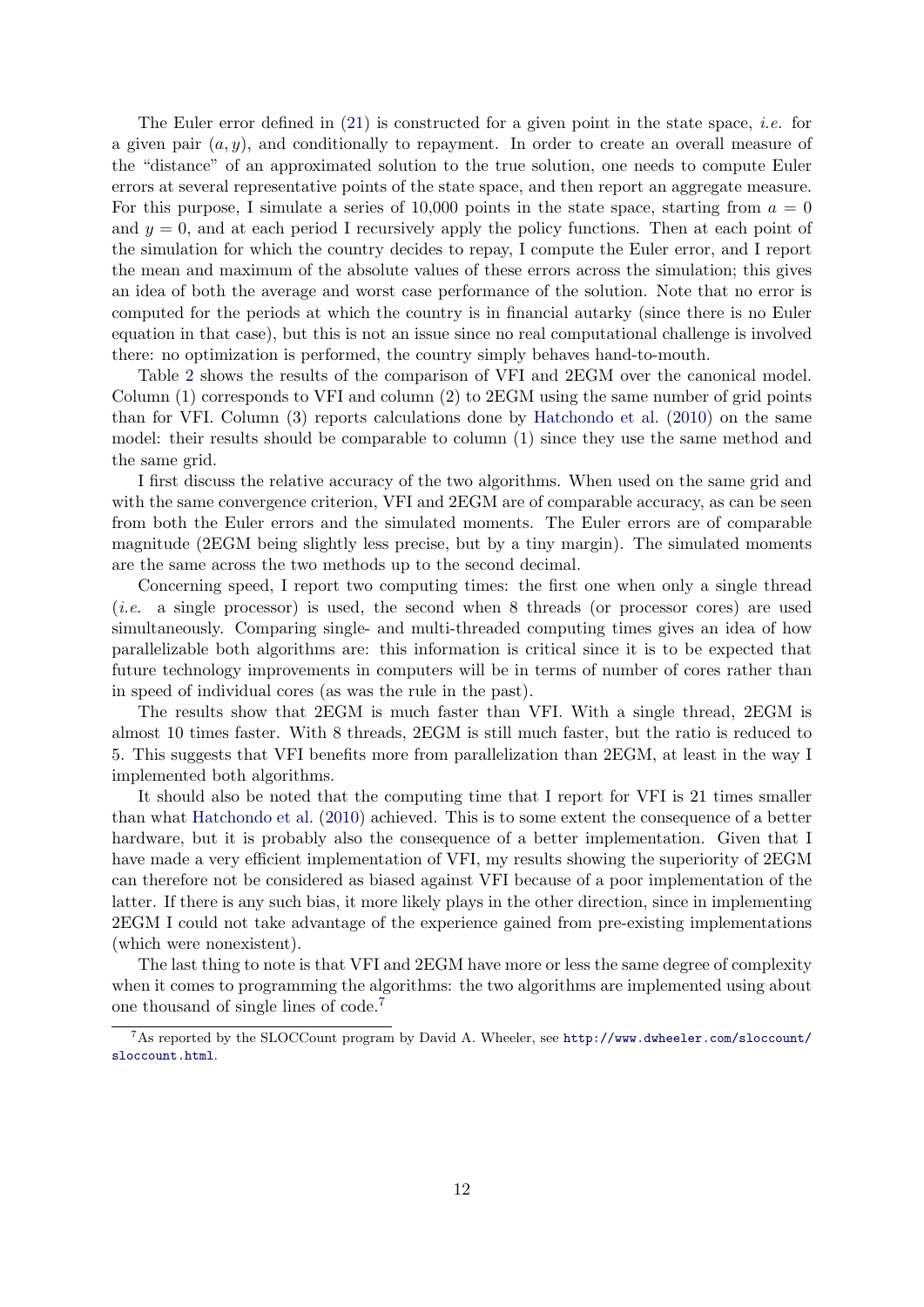|                                                      | (1)     | $\left( 2\right)$ | $\left( 3\right)$ |
|------------------------------------------------------|---------|-------------------|-------------------|
| Solution characteristics                             |         |                   |                   |
| Method                                               | VFI     | 2EGM              | VFI               |
| Grid points for $y$                                  | 15      | 15                | 15                |
| Grid points for $a$                                  | 30      | 30                | 30                |
| Convergence criterion (in $log_{10}$ units)          | $-6$    | $-6$              |                   |
| Lines of $C++$ code                                  | 1,000   | 1,080             |                   |
| Solution time                                        |         |                   |                   |
| Single thread                                        | 54.4s   | 5.8s              | 1182s             |
| 8 threads                                            | 15.9s   | 3.1s              |                   |
| Moments                                              |         |                   |                   |
| Rate of default $(\%$ , per year)                    | 0.86    | 0.86              | 0.88              |
| Mean debt output ratio $(\%$ , annualized)           | 4.68    | 4.68              | 4.75              |
| $\sigma(y)$ (%)                                      | 4.40    | 4.40              | 4.43              |
| $\sigma(c)$ (%)                                      | 4.64    | 4.64              | 4.68              |
| $\sigma(TB/y)$ (%)                                   | 0.92    | 0.92              | 0.94              |
| $\sigma(\Delta)$ (%)                                 | 0.06    | 0.06              | 0.07              |
| $\rho(c, y)$                                         | 0.98    | 0.98              | 0.98              |
| $\rho(TB/y, y)$                                      | $-0.18$ | $-0.18$           | $-0.18$           |
| $\rho(\Delta, y)$                                    | 0.05    | 0.05              | 0.09              |
| $\rho(\Delta, TB/y)$                                 | 0.53    | 0.53              | 0.52              |
| <i>Euler errors (in <math>log_{10}</math> units)</i> |         |                   |                   |
| Mean                                                 | $-4.38$ | $-4.20$           |                   |
| Max                                                  | $-3.47$ | $-3.39$           |                   |

<span id="page-13-0"></span>Table 2: Comparison of VFI and 2EGM on canonical model

The model and calibration are those of section [2.](#page-2-0) Columns (1) and (2) report calculations by the author, while column (3) report calculations by [Hatchondo et al.](#page-17-0) [\(2010\)](#page-17-0). The convergence criterion is the maximum difference tolerated between value functions of two consecutive iterations when convergence is achieved. Moments are obtained by averaging over 500 simulated series of 1,500 points each, of which the first 1,000 are discarded. y is GDP, c is consumption,  $TB/y$  is trade balance over GDP, ∆ is spread. GDP, consumption, trade balance and spread are detrended with an HP filter of parameter 1600. Euler errors are computed according to [\(21\)](#page-11-2), and I report the mean and maximum errors over a path of 10,000 points simulated using the computed solution.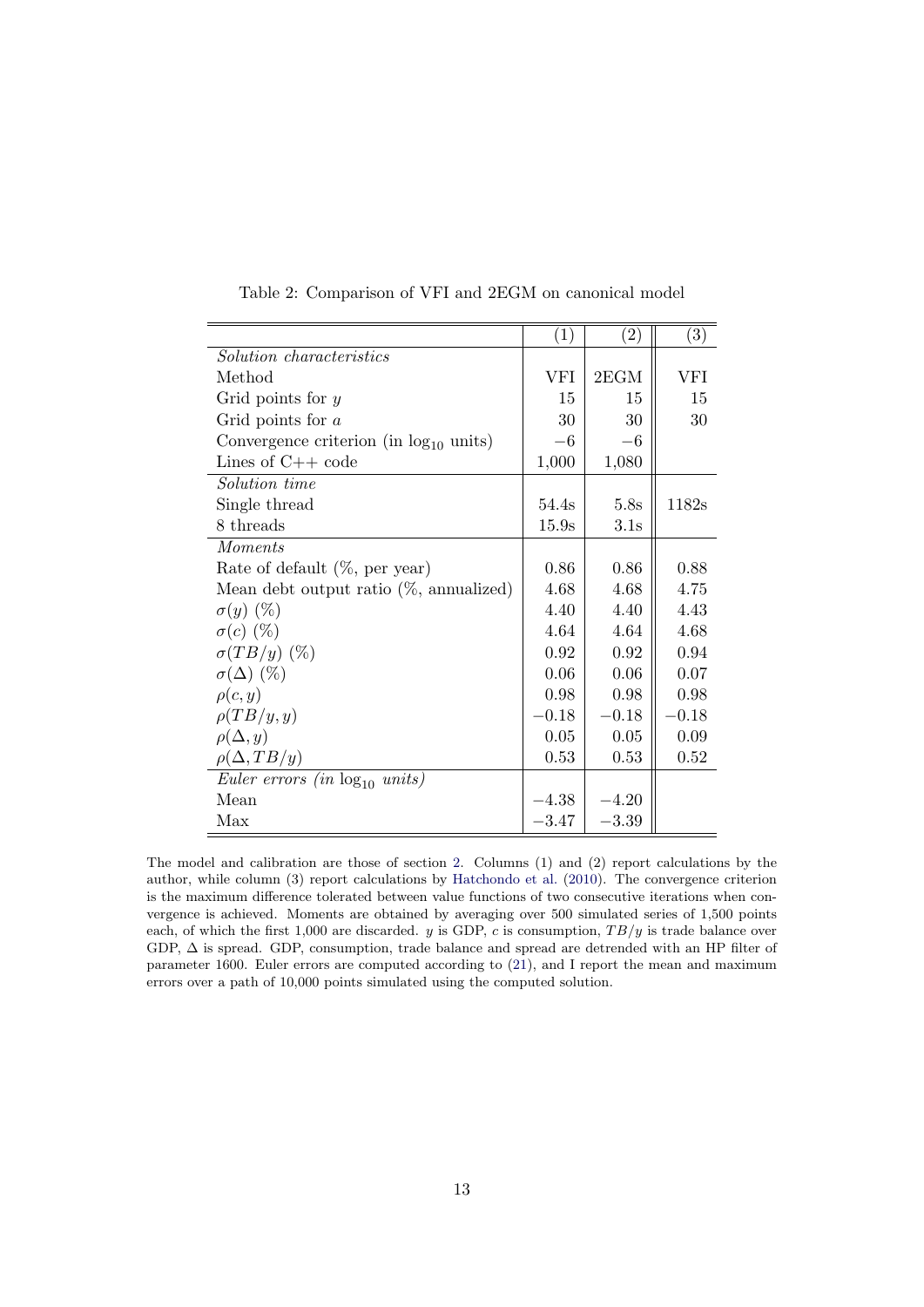## <span id="page-14-0"></span>6 Assessing solution methods with the "trembling times" model

In this section I apply 2EGM to a larger model of sovereign default, specifically the "trembling times" model presented in [Cohen and Villemot](#page-17-11) [\(2012,](#page-17-11) section 4), and then I perform a comparison exercise between 2EGM with VFI. For the sake of brevity, I do not reproduce here the details of the model; the interested reader should refer to the aforementioned paper. The important point to have in mind is that this model is more complex to solve than the previous one, because it has a state space of dimension three (instead of two): in addition to the level of assets  $a$  and to the Brownian component of the growth process  $y$ , this model adds a Poisson component z to the growth process.<sup>[8](#page-14-1)</sup> Moreover, that model has two stochastic shocks (instead of one in the canonical model).

Similarly to the previous section, I report in Table [3](#page-15-0) a comparison across several dimensions of VFI and 2EGM on the "trembling times" model.

In comparison to the solution of the canonical model presented in the previous section, I choose a coarser grid along the dimensions for a and y (only  $10 \times 10$  points here, while I used  $30 \times 15$  in the previous model). Since I use also 10 points for z, the total number of points is 1,000 here (against 450 in the previous section).

Also, I use a relatively loose convergence criterion for both VFI and 2EGM, but for different reasons. In the VFI case, the algorithm does not stop when the criterion is set to a tighter value (*i.e.* in that case the halting condition in step [4](#page-5-4) of section [3](#page-4-0) is never met). In the  $2EGM$  case, the algorithm converges for lower values of the criterion  $(e.g. 10^{-5})$ , but the extra iterations do not improve the quality of the solution (at least from the angle of the Euler error), and are therefore a loss of computing time. The conclusion that can be drawn from these considerations is that, for the chosen grid, the results shown here correspond to the best outcome that both algorithms can deliver.

The resulting solutions appear to be much less accurate than those obtained for the canonical model in the previous section. Where the average relative Euler error was about  $10^{-4}$ , it is now 100 times bigger, around 1%. Also note that the average error of 2EGM is smaller than that of VFI, by almost 20%. Concerning the maximum error, both algorithms perform very poorly: over a 10,000 periods simulation, the maximum error is about 10% for VFI and 34% for 2EGM. While these figures are important, they concern only a very small number of simulation points: for example, along the simulation path for 2EGM, only 0.05% of the points exhibit an Euler error greater than 10% (which is the maximum error for VFI). These points can therefore be considered as outliers and, given that on average 2EGM performs better than VFI by a significant margin, one can reasonably say that the two solutions shown here are of comparable accuracy.

In terms of simulated moments, the two solution techniques deliver results which are qualitatively similar, and quantitatively close albeit slightly different. The largest discrepancy comes from the probability of default: VFI gives a probability of 1.23%, when 2EGM gives a result of 2.54% which is about two times bigger. This discrepancy likely comes from the fact the probability of default is highly sensitive to the probability  $q$  of exiting the "trembling times" around the value that was chosen for it (5%), as shown in Figure 2 of [Cohen and Villemot](#page-17-11) [\(2012\)](#page-17-11). As a sensitivity analysis exercise, I have tried both a lower and a higher value for  $q$ , and in both cases the two solution methods give similar results (*i.e.* almost no default if q is large or, at the other extreme, a default frequency close to the Poisson parameter  $p$  if  $q$  is small).

Since the hardware and the programming techniques are the same between the implementations of both the canonical and the "trembling times" models, the computing times are directly

<span id="page-14-1"></span><sup>8</sup>There is also a fourth state variable tracking whether we are in normal or trembling times, but since it can take only two values it does not increase the dimensionality of the problem.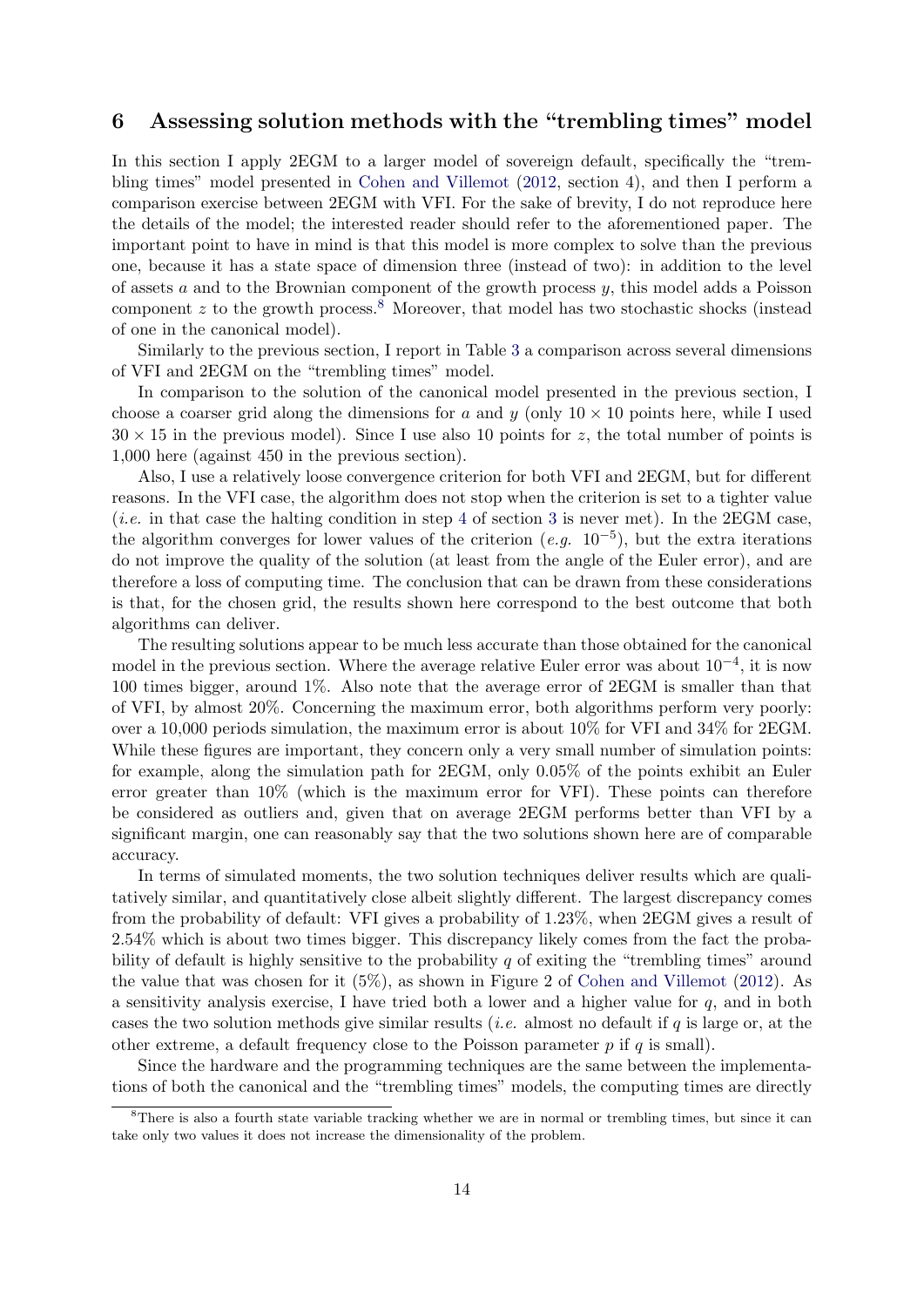<span id="page-15-0"></span>

|                                             | (1)     | (2)     |
|---------------------------------------------|---------|---------|
| Solution characteristics                    |         |         |
| Method                                      | VFI     | 2EGM    |
| Grid points for $y$                         | 10      | 10      |
| Grid points for $z$                         | 10      | 10      |
| Grid points for $a$                         | 10      | 10      |
| Convergence criterion (in $log_{10}$ units) | $-1.7$  | $-3.0$  |
| Lines of $C++$ code                         | 1,423   | 1,525   |
| <i>Solution time</i>                        |         |         |
| Single thread                               | 3,588s  | 413s    |
| 8 threads                                   | 1,396s  | 195s    |
| <b>Moments</b>                              |         |         |
| Rate of default $(\%$ , per year)           | 1.24    | 2.50    |
| Mean debt output ratio $(\%$ , annualized)  | 38.58   | 38.17   |
| $\sigma(y)$ (%)                             | 4.45    | 4.45    |
| $\sigma(c)$ (%)                             | 6.47    | 6.04    |
| $\sigma(TB/y)$ (%)                          | 3.11    | 2.63    |
| $\sigma(\Delta)$ (%)                        | 0.40    | 0.57    |
| $\rho(c,y)$                                 | 0.90    | 0.92    |
| $\rho(TB/y, y)$                             | $-0.44$ | $-0.41$ |
| $\rho(\Delta, y)$                           | $-0.47$ | $-0.60$ |
| $\rho(\Delta, TB/y)$                        | 0.79    | 0.64    |
| Euler errors (in $log_{10}$ units)          |         |         |
| Mean                                        | $-1.99$ | $-2.08$ |
| Max                                         | $-0.98$ | $-0.46$ |

Table 3: Comparison of VFI and 2EGM on "trembling times" model

The model and calibration are those of section [Cohen and Villemot](#page-17-11) [\(2012,](#page-17-11) section 4). The convergence criterion is the maximum difference tolerated between value functions of two consecutive iterations when convergence is achieved. Moments are obtained by averaging over 500 simulated series of 1,500 points each, of which the first 1,000 are discarded.  $y$  is GDP, c is consumption,  $TB/y$  is trade balance over GDP, ∆ is spread. GDP, consumption, trade balance and spread are detrended with an HP filter of parameter 1600. Euler errors are computed over a path of 10,000 points simulated using the computed solution.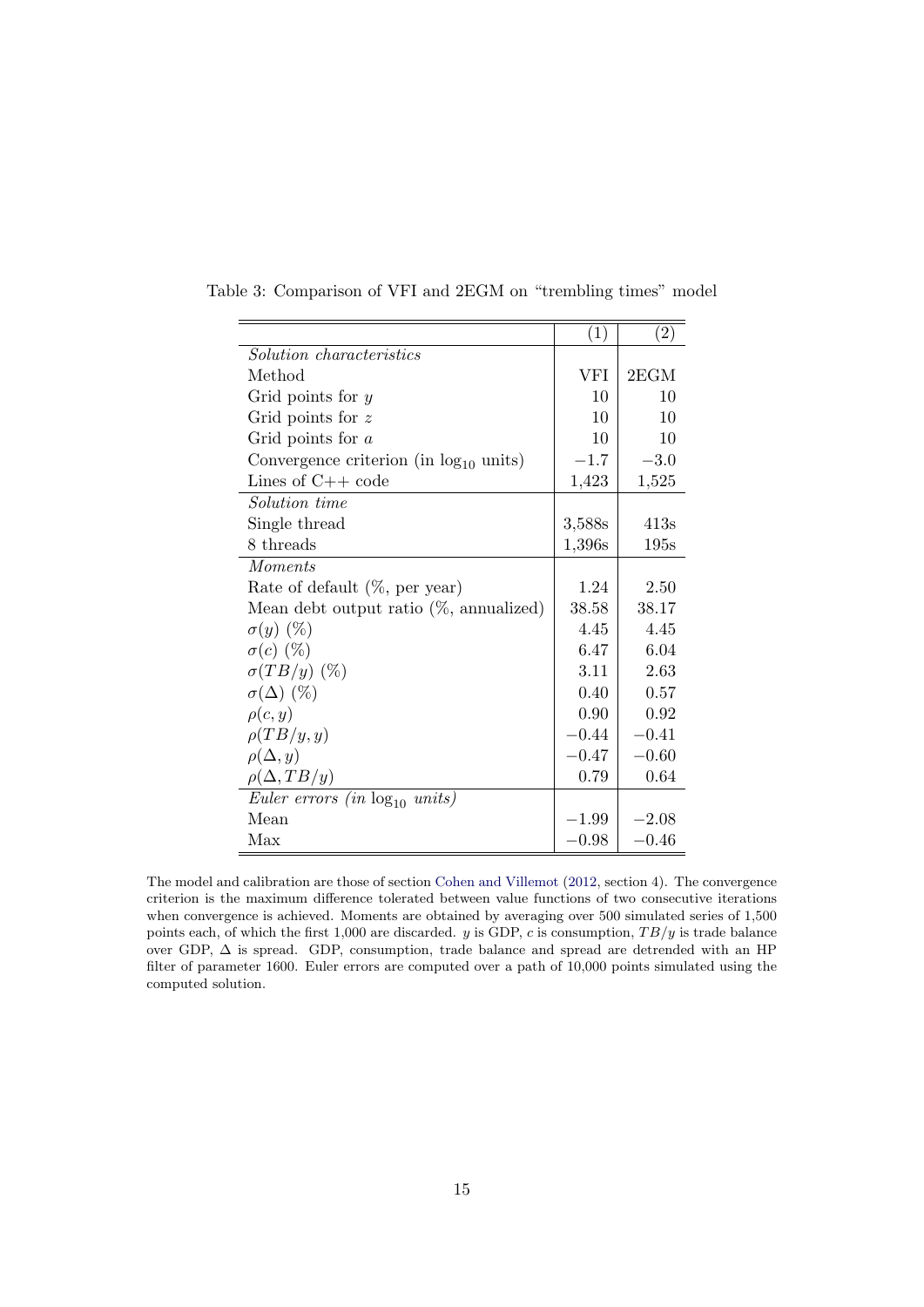comparable. The ratio is between 62:1 and 88:1 depending on the algorithm and the number of threads chosen. This is a striking illustration of the curse of dimensionality: the choice of a coarser grid and of a looser convergence criterion does not prevent the computation time from exploding when only a single dimension is added, and in addition the result is a much less precise solution.

In terms of computing time, the comparison between VFI and 2EGM delivers a similar picture than the one obtained in the previous section: 2EGM is faster than VFI by a factor of 8.5 when there is a single thread, and by a factor of almost 7 when there are 8 threads.

Again, the programming complexity is roughly the same for both algorithms: about 1,500 lines of code. Note also that this is a 50% increase compared to the canonical model.

## <span id="page-16-2"></span>7 Conclusion

Building on earlier work by [Carroll](#page-17-1) [\(2006\)](#page-17-1) and Barillas and Fernández-Villaverde [\(2007\)](#page-16-1) on the endogenous grid method, I have presented in this paper a new solution method for sovereign debt models à la [Eaton and Gersovitz](#page-17-4) [\(1981\)](#page-17-4). This technique is easy to implement and significantly improves the speed-accuracy frontier compared to pre-existing techniques based on value function iteration (VFI). For a similar accuracy, this *doubly endogenous grid method* (2EGM) is faster than VFI by a factor between 5 and 10. These properties have been verified on a simple sovereign debt model such as the one presented in section [2,](#page-2-0) and on the more complex model with 3 state variables and 2 stochastic shocks presented in [Cohen and Villemot](#page-17-11) [\(2012\)](#page-17-11).

Having a fast and accurate algorithm such as the 2EGM opens several interesting possibilities. One is to make easier the study of bigger sovereign debt models than the ones currently found in the literature; I already did so in this paper by solving the "trembling times" model which has more state variables and stochastic shocks than any model of the related literature to date. Future models at the juncture between the RBC/DSGE and the endogenous default traditions, in the spirit of [Mendoza and Yue](#page-17-12) [\(2012\)](#page-17-12), will likely feature a state space of even higher dimension and could also benefit from the 2EGM technique. Another possibility worth exploring is the estimation of sovereign debt models with Bayesian techniques: since such an estimation necessitates to solve the model a great number of times at different points in the parameter space, the 2EGM could be helpful in this endeavor.

## References

- <span id="page-16-5"></span>ABRAMOWITZ, M. AND I. A. STEGUN (1964): Handbook of Mathematical Functions with Formulas, Graphs, and Mathematical Tables, New York: Dover, ninth Dover printing, tenth GPO printing ed.
- <span id="page-16-4"></span>Aguiar, M. and G. Gopinath (2004): "Defaultable Debt, Interest Rates and the Current Account," NBER Working Papers 10731, National Bureau of Economic Research, Inc.
- <span id="page-16-3"></span> $(2006)$ : "Defaultable debt, interest rates and the current account," Journal of International Economics, 69, 64–83.
- <span id="page-16-0"></span>ARUOBA, S. B., J. FERNÁNDEZ-VILLAVERDE, AND J. F. RUBIO-RAMÍREZ (2006): "Comparing solution methods for dynamic equilibrium economies," Journal of Economic Dynamics and Control, 30, 2477–2508.
- <span id="page-16-1"></span>BARILLAS, F. AND J. FERNANDEZ-VILLAVERDE  $(2007)$ : "A generalization of the endogenous grid method," Journal of Economic Dynamics and Control, 31, 2698–2712.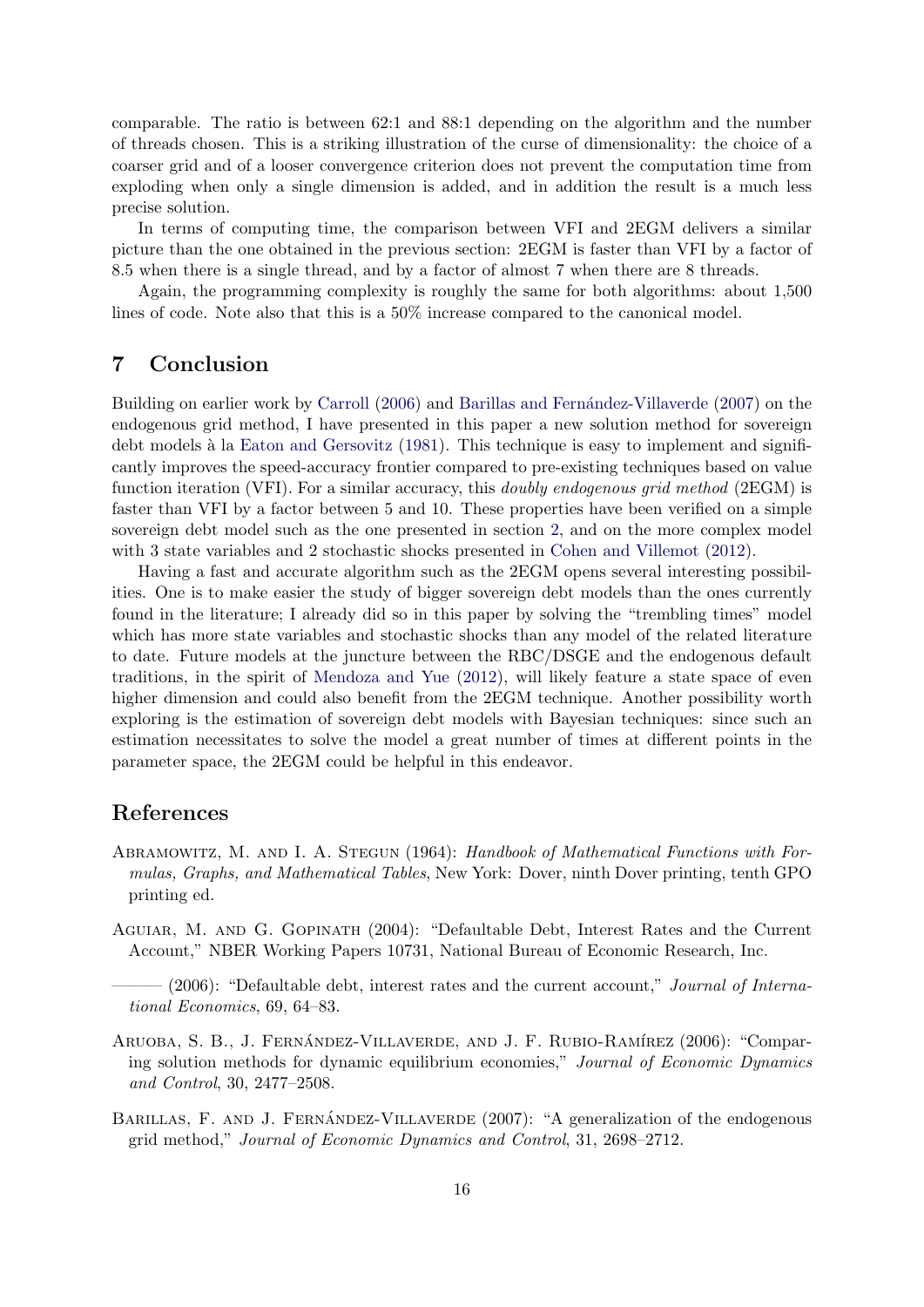- <span id="page-17-1"></span>CARROLL, C. D. (2006): "The method of endogenous gridpoints for solving dynamic stochastic optimization problems," Economics Letters, 91, 312–320.
- <span id="page-17-5"></span>COHEN, D. AND J. SACHS (1986): "Growth and external debt under risk of debt repudiation," European Economic Review, 30, 529–560.
- <span id="page-17-10"></span>Cohen, D. and S. Villemot (2011): "Endogenous debt crises," CEPR Discussion Papers 8270, Centre for Economic Policy Research.
- <span id="page-17-11"></span> $-$  (2012): "The sovereign default puzzle: Modelling issues and lessons for Europe," PSE Working Papers halshs-00692038, Paris School of Economics.
- <span id="page-17-4"></span>EATON, J. AND M. GERSOVITZ (1981): "Debt with Potential Repudiation: Theoretical and Empirical Analysis," Review of Economic Studies, 48, 289–309.
- <span id="page-17-13"></span>Galassi, M., J. Davies, J. Theiler, B. Gough, G. Jungman, M. Booth, and F. Rossi (2003): GNU Scientific Library: Reference Manual, Network Theory Ltd.
- <span id="page-17-0"></span>HATCHONDO, J. C., L. MARTINEZ, AND H. SAPRIZA (2010): "Quantitative properties of sovereign default models: solution methods," Review of Economic Dynamics, 13, 919–933.
- <span id="page-17-8"></span>JIN, H.-H. AND K. L. JUDD (2002): "Perturbation methods for general dynamic stochastic models," Unpublished manuscript, Stanford University.
- <span id="page-17-7"></span>JUDD, K. L. (1992): "Projection methods for solving aggregate growth models," *Journal of* Economic Theory, 58, 410–452.
- <span id="page-17-6"></span> $-$  (1998): Numerical Methods in Economics, MIT Press Books, The MIT Press.
- <span id="page-17-9"></span>JUILLARD, M. AND S. VILLEMOT (2011): "Multi-country real business cycle models: Accuracy tests and test bench," Journal of Economic Dynamics and Control, 35, 178–185.
- <span id="page-17-2"></span>Kollmann, R., S. Maliar, B. A. Malin, and P. Pichler (2011): "Comparison of solutions to the multi-country Real Business Cycle model," Journal of Economic Dynamics and Control, 35, 186–202.
- <span id="page-17-12"></span>Mendoza, E. G. and V. Z. Yue (2012): "A General Equilibrium Model of Sovereign Default and Business Cycles," The Quarterly Journal of Economics, 127, 889–946.
- SACHS, J. AND D. COHEN (1982): "LDC Borrowing with Default Risk," NBER Working Papers 0925, National Bureau of Economic Research, Inc.

## <span id="page-17-3"></span>A Appendix: Implementation details

In this section, I document several details of the implementation of the two algorithms compared in this paper.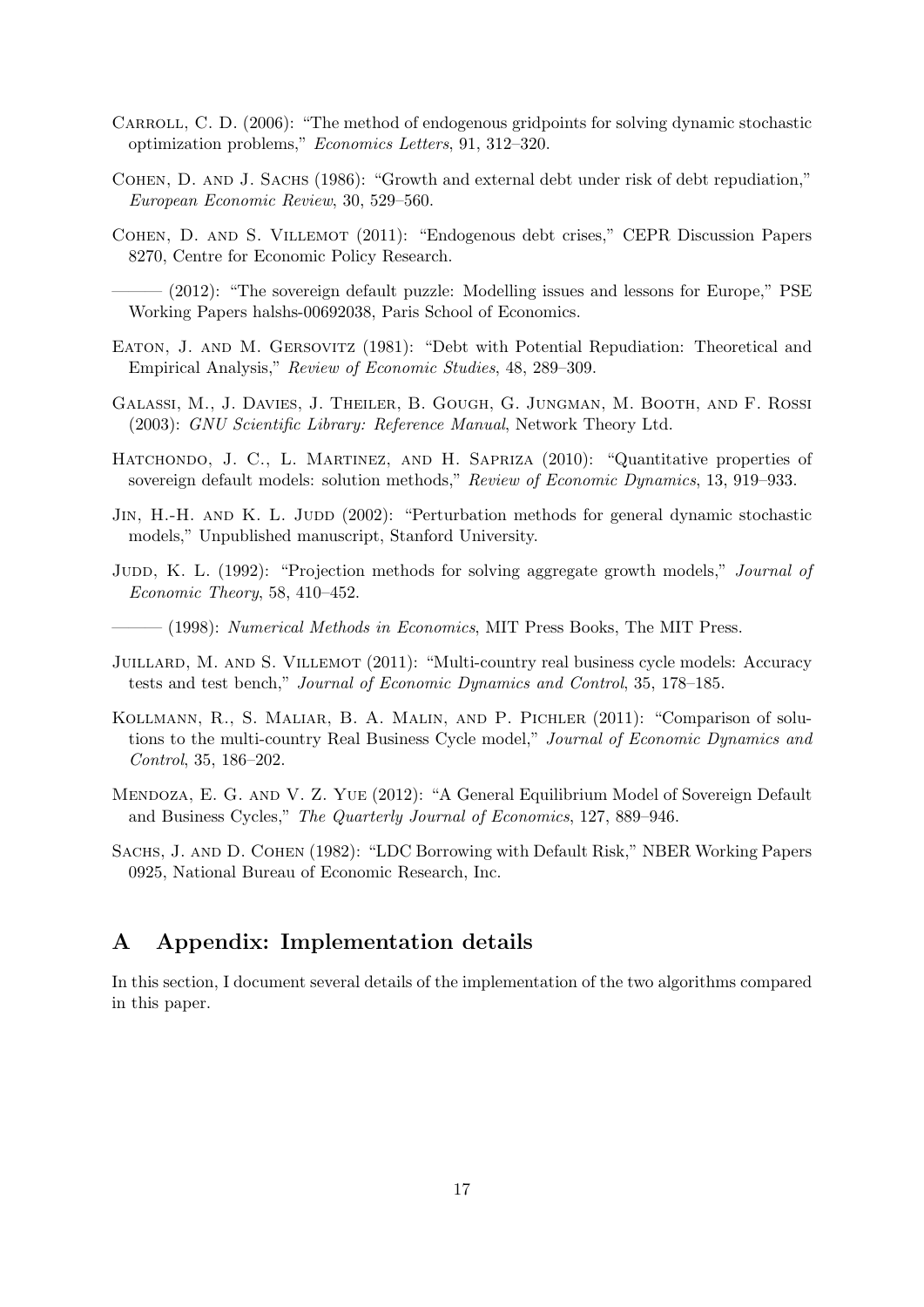## <span id="page-18-1"></span>A.1 Implementation details common to VFI and 2EGM

The programs used in this paper are written in the  $C++$  language and compiled using the GNU  $C++$  compiler.<sup>[9](#page-18-2)</sup> Numerical computations are done using double-precision floating points numbers (IEEE 754), and the implementation makes a heavy use of various routines provided by the GNU Scientific Library.<sup>[10](#page-18-3)</sup> Parallelization of algorithms is achieved using OpenMP directives.<sup>[11](#page-18-4)</sup>

Value functions and decision rules are interpolated outside the grid using cubic splines (interpolation is done both between grid points and outside the convex envelope of the grid). Interpolations occurs sequentially along each dimension in the following order: first along the asset dimension a (except for value functions in case of default), then along the Brownian component of growth y, and finally along the Poisson component of growth z (only for the "trembling times" model). The interpolation engine is designed to be able to cope with values of  $-\infty$  in some parts of the state space (in that case, interpolation is done ignoring the infinite values): this feature is particularly helpful when exploring points of the state space for which, in case of repayment, the markets provide no level of lending compatible with a positive consumption (*i.e.* points for which  $V^G = -\infty$ ).

Numerical integration over the Gaussian distribution is achieved using a Gauss-Legendre quadrature (the distribution is truncated below and above 4 standard deviations) using 16 points for the canonical model and 10 points for the "trembling times" model (see [Abramowitz](#page-16-5) [and Stegun,](#page-16-5) [1964,](#page-16-5) p. 887, eq. 25.4.29).

The price function given in [\(13\)](#page-6-1) is computed using "Brent's method," a well-known nonlinear solver combining an interpolation strategy and the bisection algorithm.

The programs have been run on a workstation with the following characteristics: two Intel Xeon X5460 quad-core processors clocked at 3.16Ghz with 256kb of L1 cache and 12Mb of L2 cache, 8Gb of DDR2 RAM clocked at 667Mhz. The workstation is running Debian GNU/Linux.

#### <span id="page-18-0"></span>A.2 Implementation details specific to VFI

The maximization of equation [\(12\)](#page-5-3) is done in two steps:

- first, a global search is performed by computing the objective over a pre-defined grid of points over tomorrow's assets  $a'$ ;
- the result of the global search is used as a starting point for the "Brent minimization algorithm," which combines a parabolic interpolation with the golden section algorithm.

Concerning the initial values, a natural candidate is the continuation value at the last period of the finite horizon version of the model:

<span id="page-18-5"></span>
$$
\hat{V}^{G,(0)}(a_i, y_j) = u(y_j + a_i)
$$
\n
$$
\hat{V}^{B,(0)}(y_j) = u((1 - \delta)y_j)
$$
\n(22)

However, if the domain over which the problem is solved includes points for which  $y+a < 0$ , then this particular initial value for  $\hat{V}^G$  cannot be used (because u is only defined for positive values). In a quarterly model, this problem appears as soon as the (annualized) debt-to-GDP ratio is of 25%: since many countries (both emerging and developed) have bigger ratios, this is certainly a problem which one wants to circumvent.

<span id="page-18-2"></span><sup>9</sup>See <http://www.gnu.org/software/gcc>.

<span id="page-18-3"></span><sup>10</sup>See <http://www.gnu.org/software/gsl/> or [Galassi et al.](#page-17-13) [\(2003\)](#page-17-13).

<span id="page-18-4"></span> $11$ See <http://www.openmp.org>.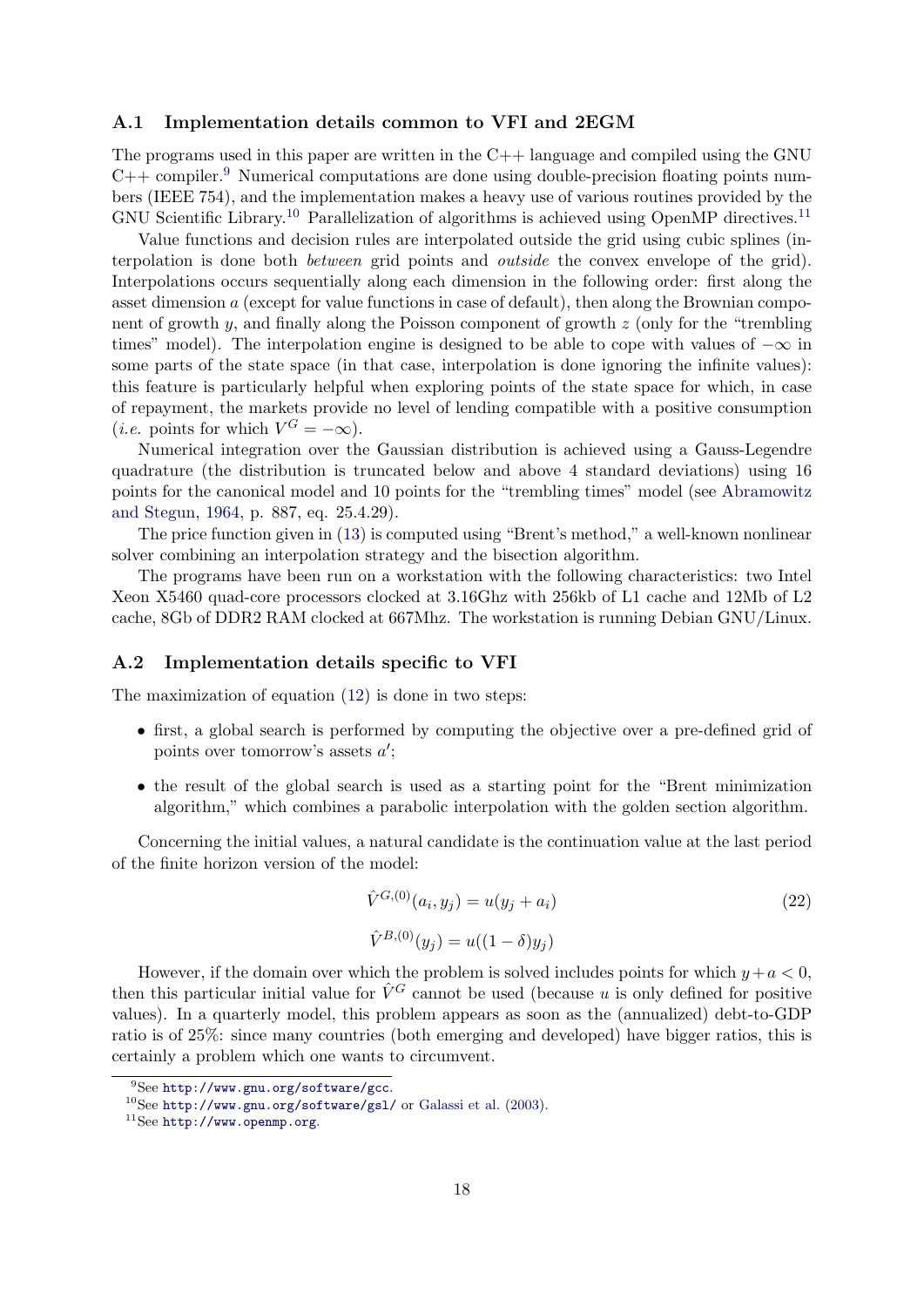The solution that I adopt is to use the following alternative initial value:

<span id="page-19-1"></span>
$$
\hat{V}^{G,(0)}(a_i, y_j) = u(y_j + r a_i)
$$
\n(23)

Since r is typically about 1\%, this functional form is compatible with realistic debt-to-GDP ratios. It also has an economic interpretation: it corresponds to the utility that the country gets if it keeps its indebtment at a constant level.

### <span id="page-19-0"></span>A.3 Implementation details specific to 2EGM

## A.3.1 Initial values

The initial values for  $\hat{V}^G$  and  $\hat{V}^B$  that I presented in the previous section for VFI do not work for 2EGM. The fundamental problem with [\(23\)](#page-19-1) is that its derivative with respect to a is far from the derivative of  $V^G$  (which is close to one), and the 2EGM relies on this derivative in order to converge. The form in [\(22\)](#page-18-5) has a better derivative, but is still not applicable for the same reasons than those exposed in the previous section. I therefore use the following form which solves both problems:

$$
\hat{V}^{G,(0)}\left(a_{ij}^{(0)}, y_j\right) = \alpha \cdot u\left(y_j + \frac{a_{ij}^{(0)}}{\alpha}\right)
$$

where  $\alpha$  is a constant set to 3 for the canonical model and 10 for the "trembling times" model.

Also the algorithm only converges if the initial values are such that they imply no default ever, so I choose a value for  $\hat{V}^{B,(0)}$  which is always smaller than  $\hat{V}^{G,(0)}$ :

$$
\hat{V}^{B,(0)}(y_j) = \alpha \cdot u \left( y_j + \frac{a^{(0)}}{\alpha} \right)
$$

#### A.3.2 Generation of the endogenous grid

In step [6](#page-9-2) (p. [9\)](#page-9-2) of 2EGM, the grid for tomorrow's assets level is endogenously generated (this is precisely the step that I added relatively to the original EGM).

The first step is to compute the boundaries  $\bar{a}'^{(n)}_i$  $j^{(n)}$  and  $\underline{a}'^{(n)}_j$  $j^{(n)}$  of the range of interest. This is done with a dichotomy-based algorithm: for computing the lower bound  $\underline{a}'^{(n)}_i$  $j^{(n)}$ , I start with the hypothesis that this bound is located in a wide range, then at each iteration I cut the interval in two by keeping the right half (guessing which half to keep is done by applying the function [\(19\)](#page-10-1) to the point at the middle of the interval); the same algorithm is used to find the upper bound  $\bar{a}'^{(n)}_i$  $\frac{j^{(n)}}{j}$ .

Once the bounds have been computed, the second step is to draw the points  $a_{ij}^{\prime (n)}$  in this interval. The natural way of doing it would be to draw evenly distributed points in the interval, but this is highly inefficient and leads to poor accuracy results, because the ergodic set is located in the neighborhood of the lower bound  $\underline{a}'^{(n)}_i$  $j_j^{(n)}$  (as shown by Figure [1\)](#page-9-0). The optimal solution is to put more points where the country spends the more time, using a cubic formula:

$$
a_{ij}^{\prime (n)} = \underline{a}_{j}^{\prime (n)} + \left(\frac{i}{|I|-1}\right)^3 \left(\bar{a}_{j}^{\prime (n)} - \underline{a}_{j}^{\prime (n)}\right)
$$

(assuming that the indexing set I consists of integers from 0 to  $|I| - 1$ ).